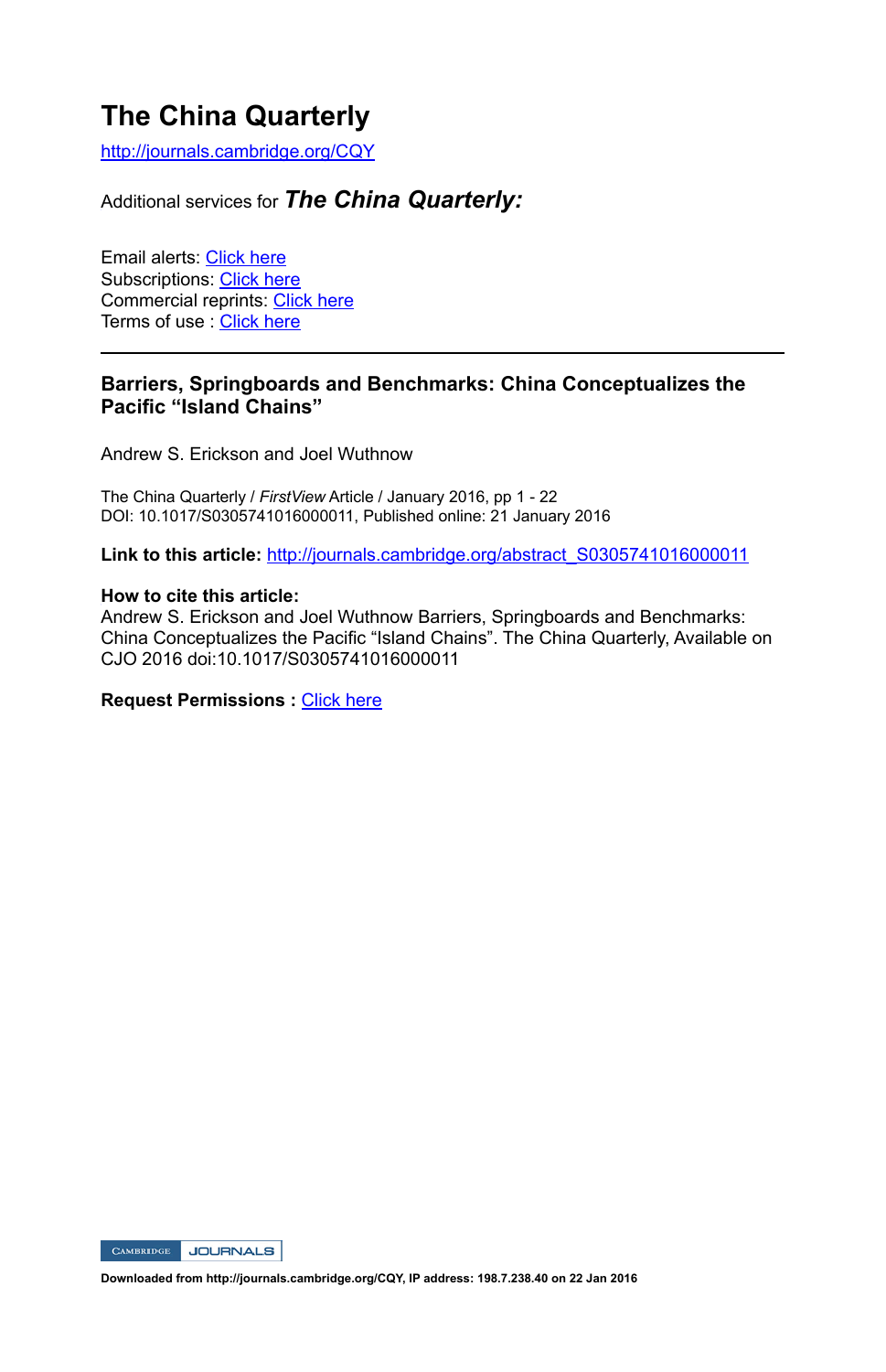# Barriers, Springboards and Benchmarks: China Conceptualizes the Pacific "Island Chains"\*

Andrew S. Erickson† and Joel Wuthnow‡

#### Abstract

US government reports describe Chinese-conceived "island chains" in the Western Pacific as narrow demarcations for Chinese "counter-intervention" operations to defeat US and allied forces in altercations over contested territorial claims. The sparse scholarship available does little to contest this excessively myopic assertion. Yet, further examination reveals meaningful differences that can greatly enhance an understanding of Chinese views of the "island chains" concept, and with it important aspects of China's efforts to develop as a maritime power. Long before China had a navy or naval strategists worthy of the name, the concept had originated and been developed for decades by previous great powers vying for Asia-Pacific influence. Today, China's own authoritative interpretations are flexible, nuanced and multifaceted – befitting the multiple and sometimes contradictory factors with which Beijing must contend in managing its meteoric maritime rise. These include the growing importance of sea lane security at increasing distances and levels of operational intensity.

Keywords: China; island chain; strategy; military; maritime; navy

Outside observers naturally seek to understand the geostrategic basis for China's rapid maritime development. Accordingly, US scholarship and government documents regularly make assertions about Chinese military views of Western Pacific "island chains" (*daolian* 岛链). In many cases, the argument is that the People's Liberation Army (PLA) uses the island chains as benchmarks for a potential "counter-intervention" campaign directed against US and allied forces in the region. However, these analyses rarely document evidence from PLA sources. This raises important questions: how do Chinese strategists themselves



<sup>\*</sup> These are the authors' personal views, and not those of their respective institutions. For comments on earlier drafts, the authors thank Dennis Blasko, M. Taylor Fravel, Ryan D. Martinson, Ivan Rasmussen, Al Willner, and three anonymous reviewers.

<sup>†</sup> US Naval War College, Newport, RI. Email: [andrew.erickson@usnwc.edu](mailto:andrew.erickson@usnwc.edu) (corresponding author).

<sup>‡</sup> US National Defense University, Washington, DC.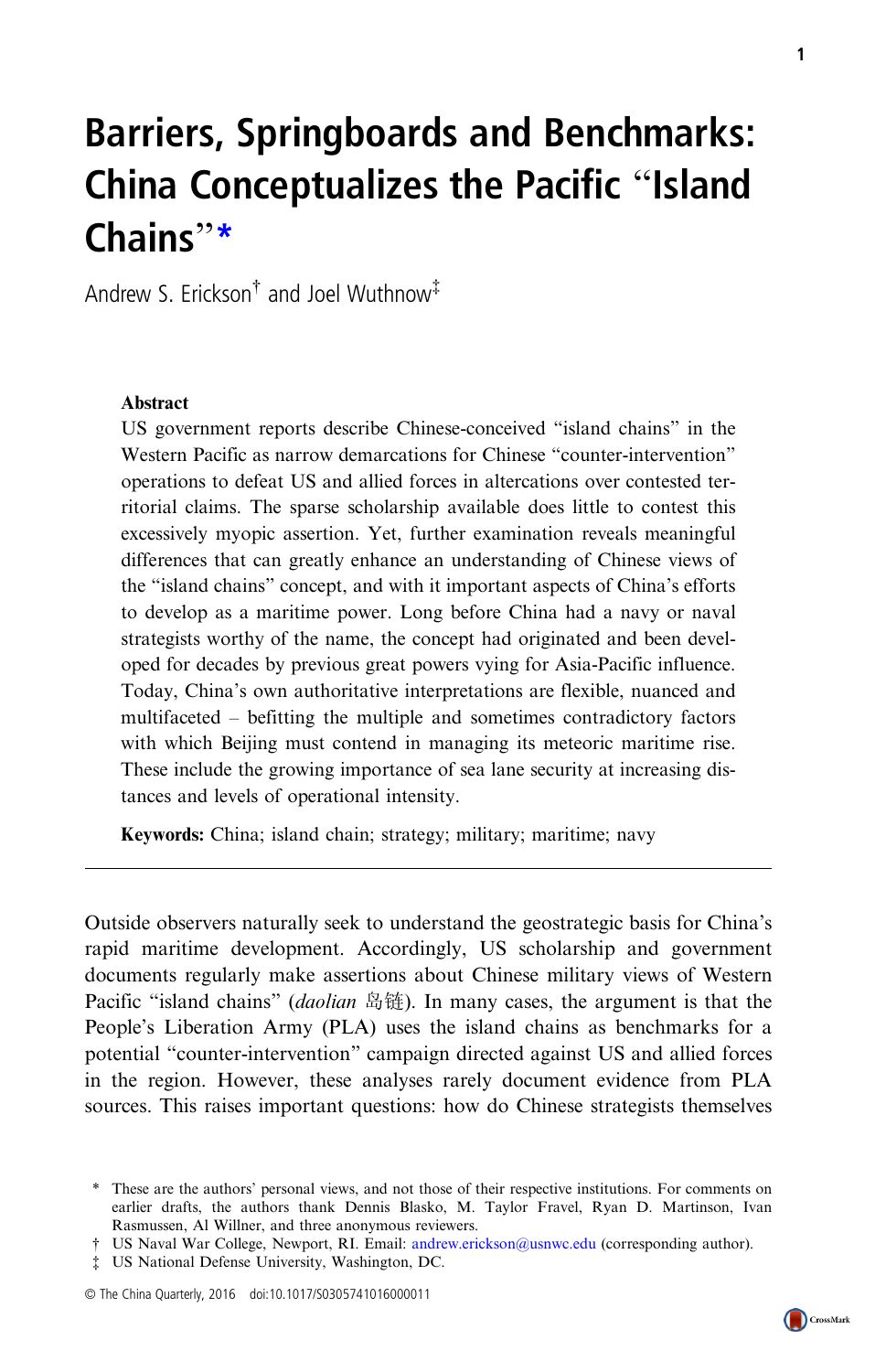define "island chains," and how do they assess them operationally and strategically?

Drawing on manifold underutilized Chinese sources, we contend that the island chains concept is foreign in origin but adopted and reinterpreted in China, and that authoritative Chinese interpretations are flexible, nuanced and multifaceted. Geographically, Chinese writings offer varying definitions of the island chains, with some considerably more expansive than others. More importantly, Chinese sources offer diverse perspectives on the island chains' operational and strategic significance. In particular, various Chinese authors assert that the island chains are (1) barriers that China must penetrate to achieve freedom of manoeuvre in the maritime domain; (2) springboards for power projection by whomever controls a given island chain; and (3) benchmarks for the advancement of Chinese maritime and air force projection in the Asia-Pacific.<sup>1</sup> In each of these respects, the discourse on the island chains provides valuable insight into how the PLA is thinking about the challenges and opportunities facing China as it seeks to become a maritime power.

This article is organized into five sections. The first discusses foreign analyses of the concept of island chains, and suggests that many of these sources focus rigidly on counter-intervention issues. The following section addresses the origins and historical significance of the island chains concept. The article then examines Chinese views of the geographic attributes of the island chains before considering how Chinese military analysts interpret their operational and strategic significance. The final section discusses the implications for China's naval development, and for that of the US and its allies.

## "Counter-intervention" Myopia

Foreign analyses of PLA views of island chains often focus on the role of the concept in a notional Chinese "counter-intervention" doctrine (more typically "active defence" in Chinese sources). This is apparent not only in US scholarship but also in government documents and statements by high-level US officials. Nevertheless, many of these analyses have a limited evidentiary basis at best. Consequently, there is a need to examine authoritative PLA sources to gain a better understanding of the ways in which Chinese military thinkers are actually discussing the island chains and their significance for China.

US academic and government analyses often posit that the PLA sees the island chains as thresholds demarcating the areas in which China aims to prevent US or other hostile forces from operating during a crisis. For instance, Robert Kaplan writes that the goal of the PLA navy (hereafter, PLAN) is to "dissuade" the US navy from aspiring to operate in the waters between China's coastline and the First Island Chain.<sup>2</sup> Likewise, Roger Cliff argues that Chinese force development

1 See, e.g., Huang [1994,](#page-20-0) 18.

2 Kaplan [2010](#page-20-0).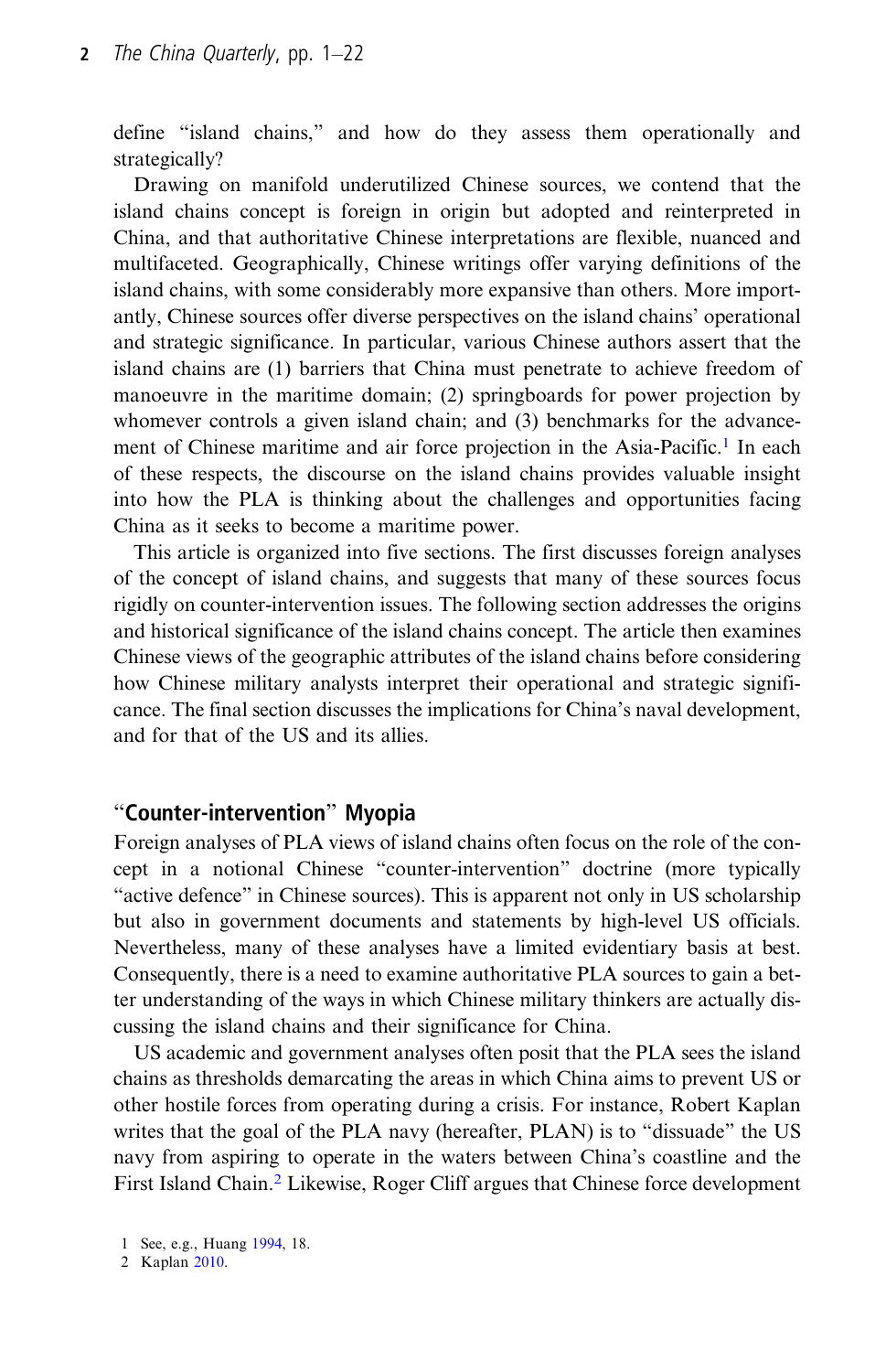goals in the 2000s focused on achieving the sorts of capabilities that would be needed to prevent US forces from operating inside the First Island Chain.<sup>3</sup> In addition, Michael McDevitt contends that the PLA's ambition is to control the sea areas within the First Island Chain and to contest in a credible manner the control of the areas out to the Second Island Chain, denying that space to US naval forces if necessary.4

US government documents and official statements make similar points. Nine of the ten US Department of Defense (DoD) annual reports on Chinese military power released between 2006 and 2015 make some variant of the argument that PLA strategists consider the First Island Chain the boundary of the area in which China seeks to establish air and sea superiority vis-à-vis US forces.<sup>5</sup> Moreover, the US Defense Intelligence Agency's 2014 Annual Threat Assessment contends that investments in PLAN capabilities have prioritized anti-air and anti-surface warfare capabilities to achieve "periodic" air and sea superiority inside the First Island Chain.<sup>6</sup> Likewise, Admiral Robert Willard, then-commander of US Pacific Command, asserted in 2011 that Chinese military planners hoped to restrict or exclude foreign military activities in the waters between the coast of the People's Republic of China (PRC) and the First Island Chain.<sup>7</sup>

Another assumption of many foreign analyses is that PRC military thinkers have a relatively consistent definition of the island chains' geographic attributes. For instance, every DoD China military report issued between 2006 and 2012 contained an identical map purporting to show clear PLA demarcations of the First and Second Island Chains.<sup>8</sup> The map from the 2012 edition is shown in [Figure 1.](#page-4-0)

There are several reasons why these analyses correlate PLA views of the island chains concept with counter-intervention issues. First, from a historical perspective, former PLAN commander Admiral Liu Huaqing 刘华清 called for a strategy of "near seas defence" that required China's navy to be able to respond to threats several hundred kilometres from China's shores – an area that may correspond to the First Island Chain.<sup>9</sup> Second, the concept seems to mirror the Soviet naval construct of a layered defence, in which the ability to challenge foreign intervening forces would be based on "lines-in-the-water" located at successive distances from the coast.<sup>10</sup> PLA strategists may have developed a similar

- 4 McDevitt [2011,](#page-20-0) 202.
- 5 For example, the 2015 report asserted that the PLA is fielding conventional medium-range ballistic missiles (MRBMs) to threaten foreign intervention forces, such as aircraft carriers, within the First Island Chain (46). The report also argued that the addition of attack submarines and other assets was designed to achieve sea denial within the First Island Chain and to deter third-party intervention in a Taiwan Strait conflict (60). Office of the Secretary of Defense [2015](#page-21-0).
- 6 Flynn [2014.](#page-20-0) See also Fuell [2014.](#page-20-0)

- 8 Purported island chain locations remained consistent throughout the report's 2006–2012 editions.
- 9 Cole [2014.](#page-19-0)

<sup>3</sup> Cliff [2011](#page-19-0).

<sup>7</sup> Willard [2011](#page-21-0), 10–11.

<sup>10</sup> Soviet strategic writings do not discuss "island chains." The closest analogue is emphasis on controlling waters "adjacent to Soviet-controlled shores" to protect Soviet ballistic-missile submarines and repel enemy submarines. Vego [1992.](#page-21-0)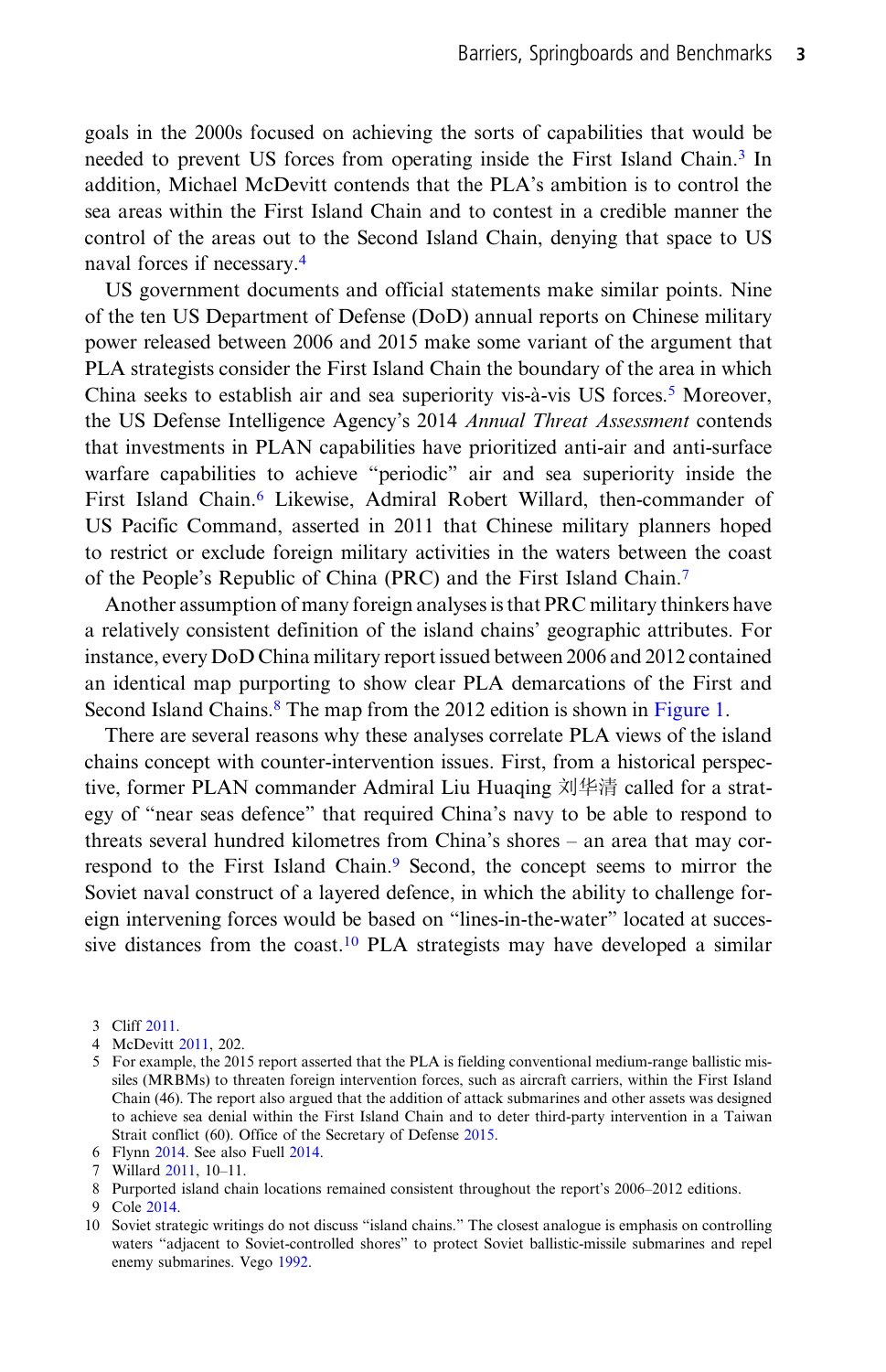

<span id="page-4-0"></span>

Source: Office of the Secretary of Defense [2012,](#page-21-0) 40.

mode of thinking regarding the defence of China's maritime periphery.<sup>11</sup> Third, the ranges of some PLA capabilities associated with a counter-intervention mission, such as medium-range ballistic missiles, suggest that they may be benchmarked against the distances of the successive island chains from China.<sup>12</sup>

Unfortunately, few foreign analyses reference credible PRC sources to substantiate these claims. This is the case with several key US scholarly analyses.<sup>13</sup> Likewise, the 2011 and 2012 US DoD China military reports both asserted

13 See, e.g., Cliff [2011](#page-19-0); Cheng [2011](#page-19-0); McDevitt [2011.](#page-20-0)

<sup>11</sup> McDevitt [2011](#page-20-0), 202.

<sup>12</sup> The PLA is expanding MRBM ranges so as to challenge foreign land targets and ships out to the First Island Chain. Fuell [2014.](#page-20-0)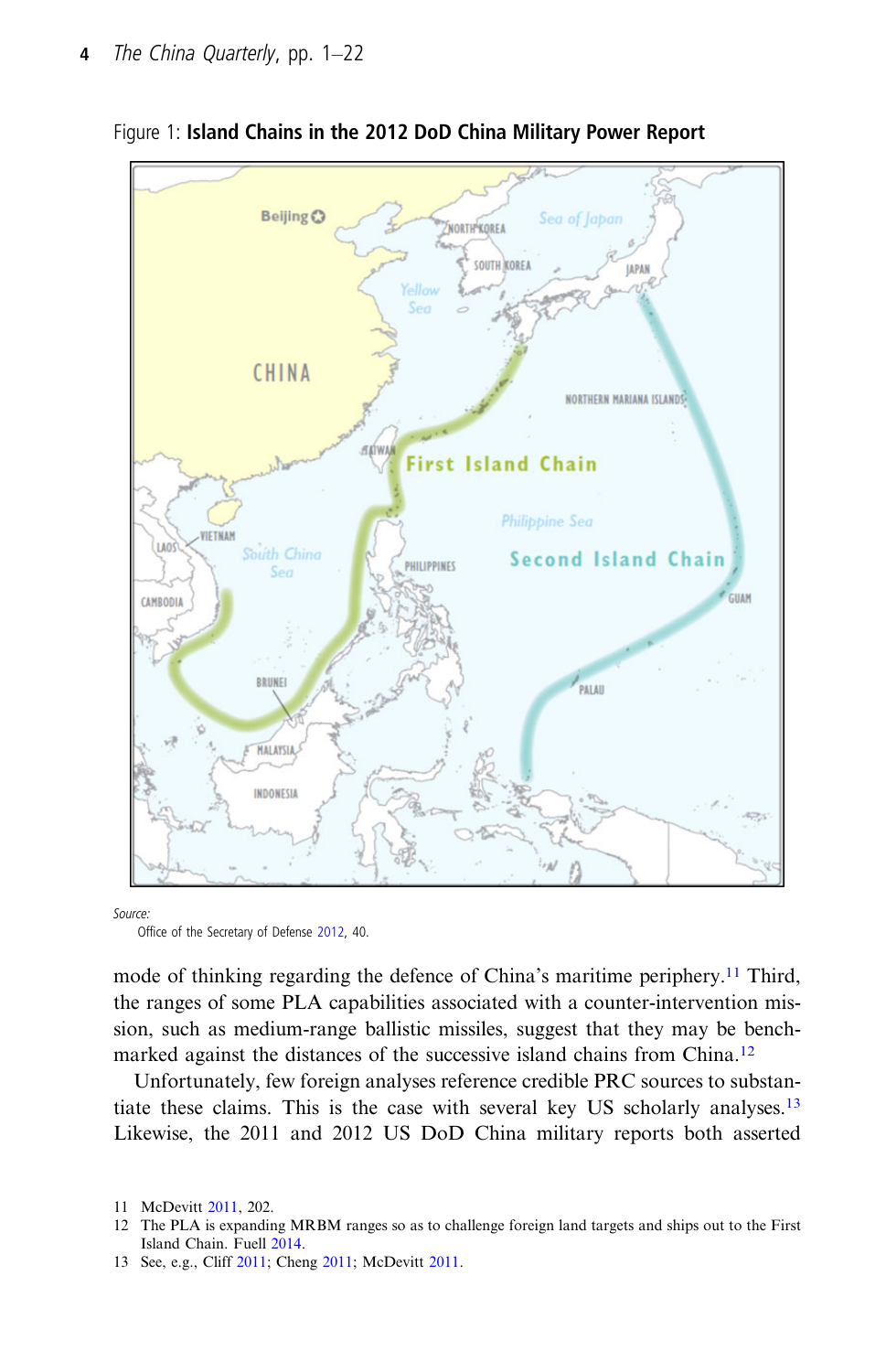that PRC "military theorists" utilize the island chains concept but did not explain who these individuals are, where their views appeared, or what authority their opinions carry.14 While such analyses may offer important broader-picture insights that correlate with some types of observable evidence, they are undersubstantiated. Fundamental questions remain unanswered, most notably: how do Chinese strategic and operational thinkers themselves define the island chains and assess their significance?

We address these questions through a review of authoritative PLA materials. These sources include essays by scholars affiliated with China's premier national defence teaching and research institutes; historical documents, such as Admiral Liu Huaqing's memoirs; articles in the PLAN official newspaper, Renmin haijun 人民海军; and doctrinal teaching materials, such as the 2005 and 2013 versions of the *Science of Strategy*. These sources are supplemented, where applicable, with select PRC civilian writings. To be sure, most of these sources reflect only the views of their respective authors or, at most, specific research departments. Taken together, however, they reveal the recent range of thinking about the island chains concept within PRC circles.

## Historical Antecedents and Current Chinese Interpretations

In attempting to explore fully how island chains might be better understood in strategic and historical context, it is necessary to look back to a time before Chinese strategists such as Admiral Liu Huaqing began to develop related thinking in the 1980s. Chinese writings themselves trace the island chains concept back at least to the early 1950s, when it helped shape US conceptions of how to fortify a post-war East Asian security order.<sup>15</sup> Strategic analysis and operational planning by other major powers in the region employing broadly related terminology dates even earlier. From an American perspective, the Second World War's Pacific War was centred on "island-hopping" campaigns;<sup>16</sup> however, Japan had a very island-relevant element to its approach even earlier, driven in part by acquisition of Germany's Pacific colonies.<sup>17</sup>

<sup>14</sup> Office of the Secretary of Defense [2011](#page-20-0), [2012.](#page-21-0)

<sup>15</sup> Of note, some US strategists continue to think through the significance of the island chains for US strategy in the region. See, e.g., Hammes [2012.](#page-20-0)

<sup>16</sup> The US Naval War College began relevant war gaming in 1910–1911, in part because students "suspected Japan of harboring aspirations to prevent American mastery of the Pacific by seizing both Guam and Hawaii as a means to choke the American hold on the Philippines." Hattendorf [1984,](#page-20-0) 78. The resulting War Plan Orange, assembled by Rear Admiral Raymond Rodgers in 1911 and refined repeatedly over 25 years, largely anticipated US Pacific War operations, including a "leapfrog" campaign to seize the Japanese Marshall and Caroline islands. Miller [1991.](#page-20-0) Naval War College student Lt. Col. Earl Ellis made similarly prescient predictions by 1921 before dying on Japanese Palau in 1923. Friedman [2015.](#page-20-0) For theatre geometry and island chains descriptions, see Vego [2014](#page-21-0), 172–180.

<sup>17</sup> By the early 1900s, imperial Japanese strategists began to discuss a "southward turn" to exploit South-East Asia's economy and natural resources. After Japan acquired Germany's Pacific colonies in 1914, the imperial Japanese navy began to play a significant geostrategic role. Micronesia was prioritized particularly because of concerns that the US would use the Philippines and Guam to attack Japan in the future. See Peattie [1988](#page-21-0).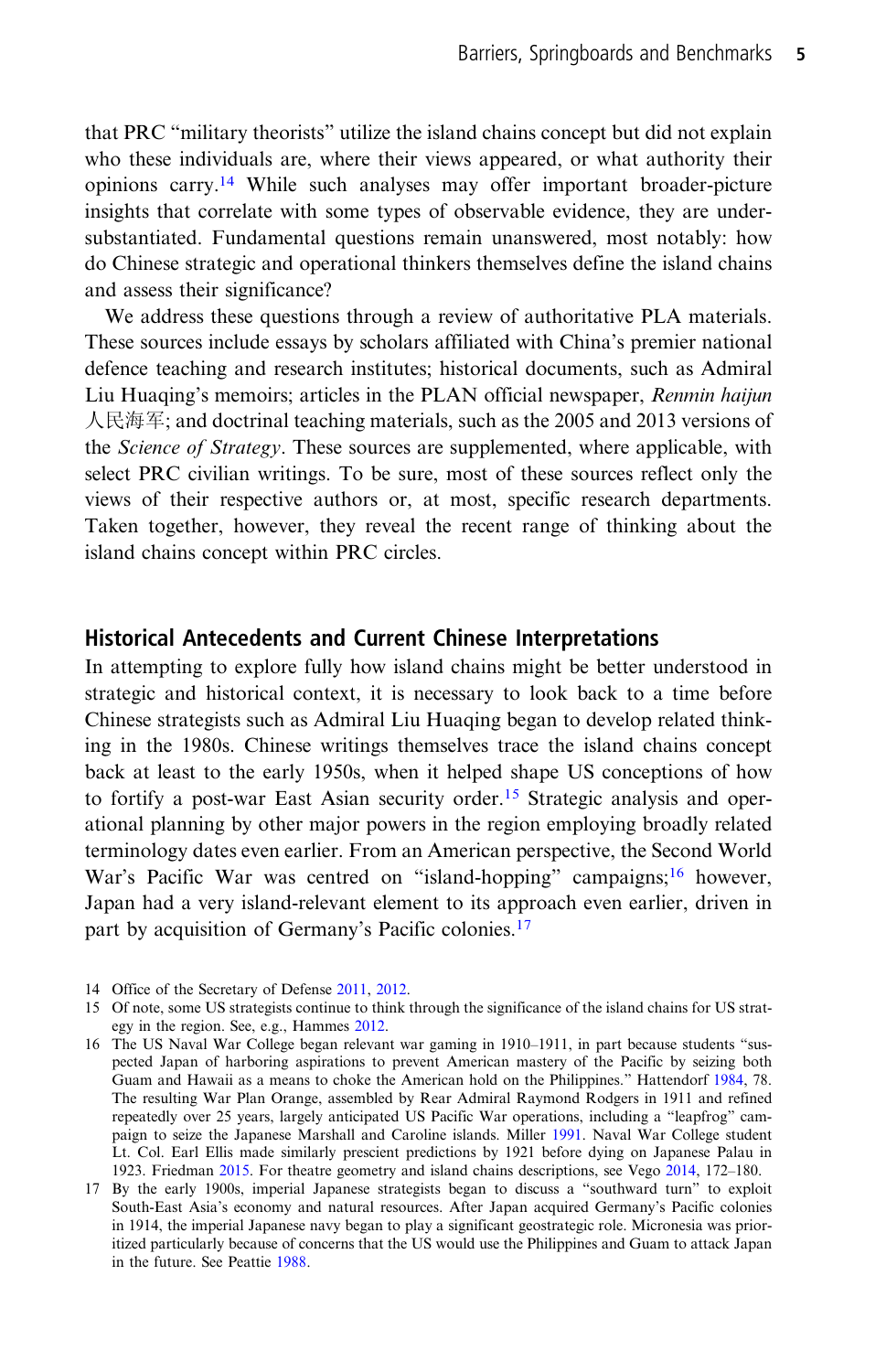Some Chinese strategists trace the First Island Chain concept directly back to American strategists at the outset of the Cold War. During the Pacific War, the US military itself had to penetrate fortified Japanese-held island chains. The earliest mention of an explicit island chain concept that we can locate is a 1948 Joint Chiefs-of-Staff study demarcating a US defensive perimeter running from the Aleutian Islands south through Japan, Taiwan and the Philippines.<sup>18</sup> General Douglas MacArthur convinced George Kennan that the US should obtain complete control of Okinawa in order to establish a "striking force" positioned along "a U-shaped area embracing the Aleutians, Midway, the former Japanese mandated islands, Clark field in the Philippines, and above all Okinawa."<sup>19</sup> A major Chinese book states:

The term "island chain" originated from the proposal made by Western countries led by the United States after the Second World War by exploiting the strategic geographic locations of some special island groups in the north-west Pacific Ocean waters to suppress and block socialist countries at the time, such as the Soviet Union and China. On 4 January 1954, US State Department Advisor Dulles stated, "The United States' scope of defence in the Pacific region should be Japan, the Kuril Islands, the Japanese archipelago, the Ryukyu Islands, Taiwan Island, the Philippine Islands, and the Indonesian Islands of the first island chain; the second island chain stretches from the islands of Japan, passes through the Ogasawara Islands, the Mariana Islands, the Yap Islands, the Palau Islands, and to Halmahera Island; and the third island chain is composed of islands centring around the Hawaiian Islands. The existence of the first and second island chains makes China's Yellow Sea, East China Sea, and South China Sea typical semi-enclosed sea areas, which become the priority of our penetration."<sup>20</sup>

While Chinese sources emphasize Secretary of State John Foster Dulles far more than Secretary of State Dean Acheson as the island chains concept progenitor, in 1950, in a statement also widely referenced in Chinese, Acheson articulated an American "defense perimeter of the Pacific" that essentially overlapped with the First Island Chain.<sup>21</sup> Today, such thinking finds its voice in attempts to counter Chinese assertiveness in littoral East Asia.<sup>22</sup>

Rather than a peculiarity of Chinese thinking, then, island chains represent an enduring component of regional geostrategic thought. What matters most are the nuances of how Chinese strategists view island chains today.

Many authoritative PLA writings describe island chains in detail; however, there is not a single, consistent definition. [Table 1](#page-7-0) illustrates this point with four PLA sources: (1) a China Military Science article by Senior Colonel Feng Liang 冯梁 and Lieutenant Colonel Duan Tingzhi 段延志 of the PLA Naval Command College;<sup>23</sup> (2) a book by Major General Zhang Shiping  $\frac{11}{2}$  Kither ector of the PLA Academy of Military Sciences' (AMS) war theory and strategic

<sup>18</sup> Cole [2010](#page-19-0).

<sup>19</sup> US Department of State [1948,](#page-21-0) 700–01; Swenson-Wright [2005,](#page-21-0) 109.

<sup>20</sup> Liang [2011.](#page-20-0) The translation for this and the following passages are by the authors.

<sup>21</sup> Acheson [1951,](#page-19-0) 431.

<sup>22</sup> See, e.g., Krepinevich [2015.](#page-20-0)

<sup>23</sup> Sr. Col. Feng is a professor in the Naval Command College's strategy teaching and research section, and Lt. Col. Duan an associate professor in the political affairs teaching and research section. See Feng and Duan [2007](#page-20-0).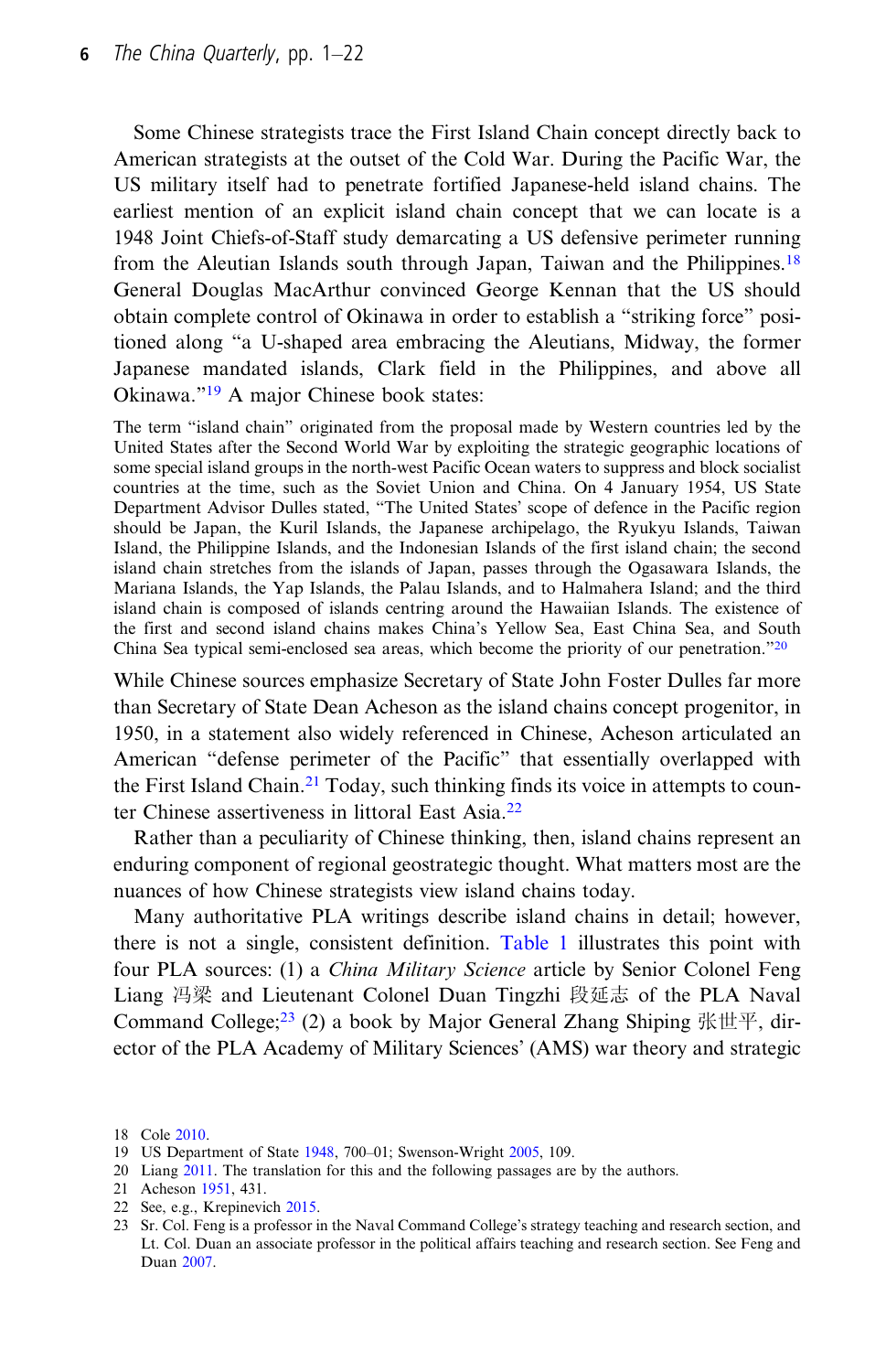| <b>Sources</b>                                                               | <b>First Island Chain</b>                                                                | <b>Second Island Chain</b>                                                                                                                      |
|------------------------------------------------------------------------------|------------------------------------------------------------------------------------------|-------------------------------------------------------------------------------------------------------------------------------------------------|
| Sr. Col. Feng Liang,<br>Lt. Col. Duan Tingzhi<br>(China Military<br>Science) | Japanese archipelago, Ryukyu<br>Islands, Philippine Islands                              | Volcano Islands, Northern<br>Mariana Islands                                                                                                    |
| Maj. Gen. Zhang Shiping<br>(China's Sea Power)                               | Yellow Sea, East China Sea,<br>Ryukyu Islands, South<br>China Sea, Philippine<br>Islands | Kuril Islands, Hokkaido, Nanpo<br>Islands, Northern Mariana<br>Islands, Caroline Islands, New<br>Guinea Islands                                 |
| Adm. Liu Huaging<br>( <i>Memoirs</i> )                                       | Japan, South Korea, Taiwan,<br>Philippine Islands, Greater<br>Sunda Islands              | Bonin and Mariana Islands,<br>Guam, Palau Islands                                                                                               |
| <b>PLAN Handbook</b>                                                         | Japanese archipelago, Ryukyu<br>Islands, Taiwan, Philippine<br>Islands                   | Southern islands (including the<br>Ogasawara archipelago,<br>Volcano Islands), Northern<br>Mariana Islands, Guam, Palau<br>Islands, Yap Islands |

<span id="page-7-0"></span>Table 1: Geographic Reference Points for First and Second Island Chains

research department; $24$  (3) the memoirs of Admiral Liu Huaqing, who injected island chains into China's strategic discourse while PLAN commander in the 1980s;<sup>25</sup> and (4) the 2012 edition of the PLAN official Handbook of PLA Navy Personnel (hereafter, PLAN Handbook).<sup>26</sup>

Each of these sources employs several common geographic reference points. In particular, each lists Japan/the Ryukyu Islands and the Philippine Islands as being in the First Island Chain, and all include the Northern Mariana Islands in the Second Island Chain. Still, there is also considerable variation. For instance, Admiral Liu Huaqing and the PLAN Handbook include Taiwan in the First Island Chain; the other two publications do not. Admiral Liu also lists the Greater Sunda Islands in the First Island Chain – which are considerably further south than the southern endpoints listed in the other sources. Descriptions of the Second Island Chain likewise vary. For instance, only Major General Zhang asserts that the Second Island Chain includes the Kuril and New Guinea islands, a relatively lengthy north–south rendering. Moreover, the PLAN Handbook includes a map (shown in [Figure 2](#page-8-0)) depicting the approximate location of the island chains. It offers a more vivid, comprehensive picture: the First Island Chain encompasses Sakhalin Island in the north, the Sea of Japan, the southern tip of the Korean Peninsula, the Ryukyu and Philippine archipelagos, the western edge of Malaysia, and Singapore. The Second Island Chain starts on Japan's Honshu Island, crosses the Northern Marianas Islands, Guam, Palau, Maluku, and Papua, and ends at the northern tip of Australia.

<sup>26</sup> PLAN Headquarters [2012](#page-21-0).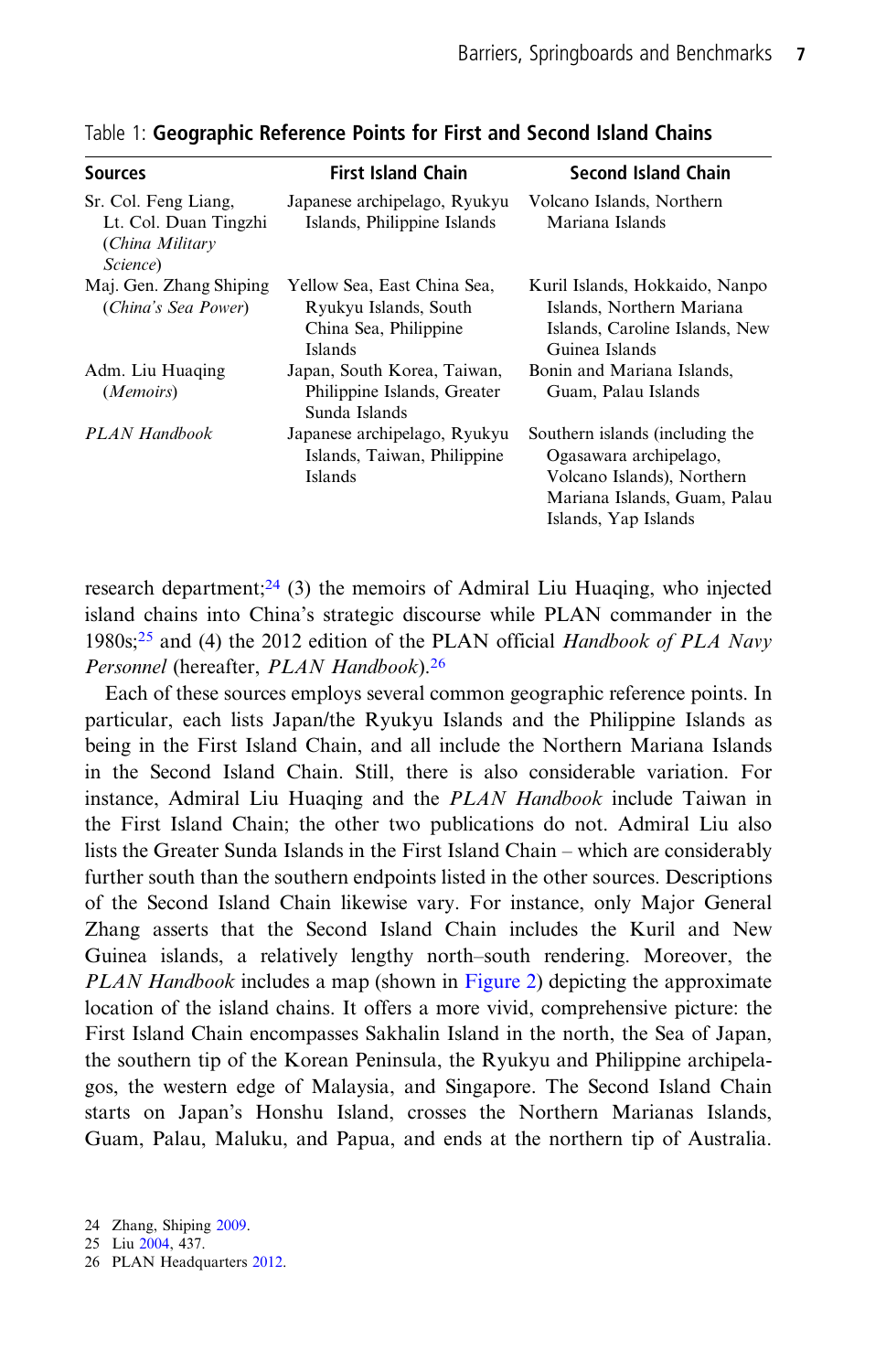

<span id="page-8-0"></span>Figure 2: Island Chains in PLA Navy Handbook

Source: PLAN Headquarters [2012,](#page-21-0) 95.

In notable contrast to DoD reports, it depicts both island chains running through northern Japan and enclosing the Sea of Okhotsk. It shows the First Island Chain straddling the Korea Strait, barricading the Sea of Japan.

In contrast to aforementioned DoD interpretations, a review of authoritative PLA sources offers no single, fixed definition of the island chains' geographic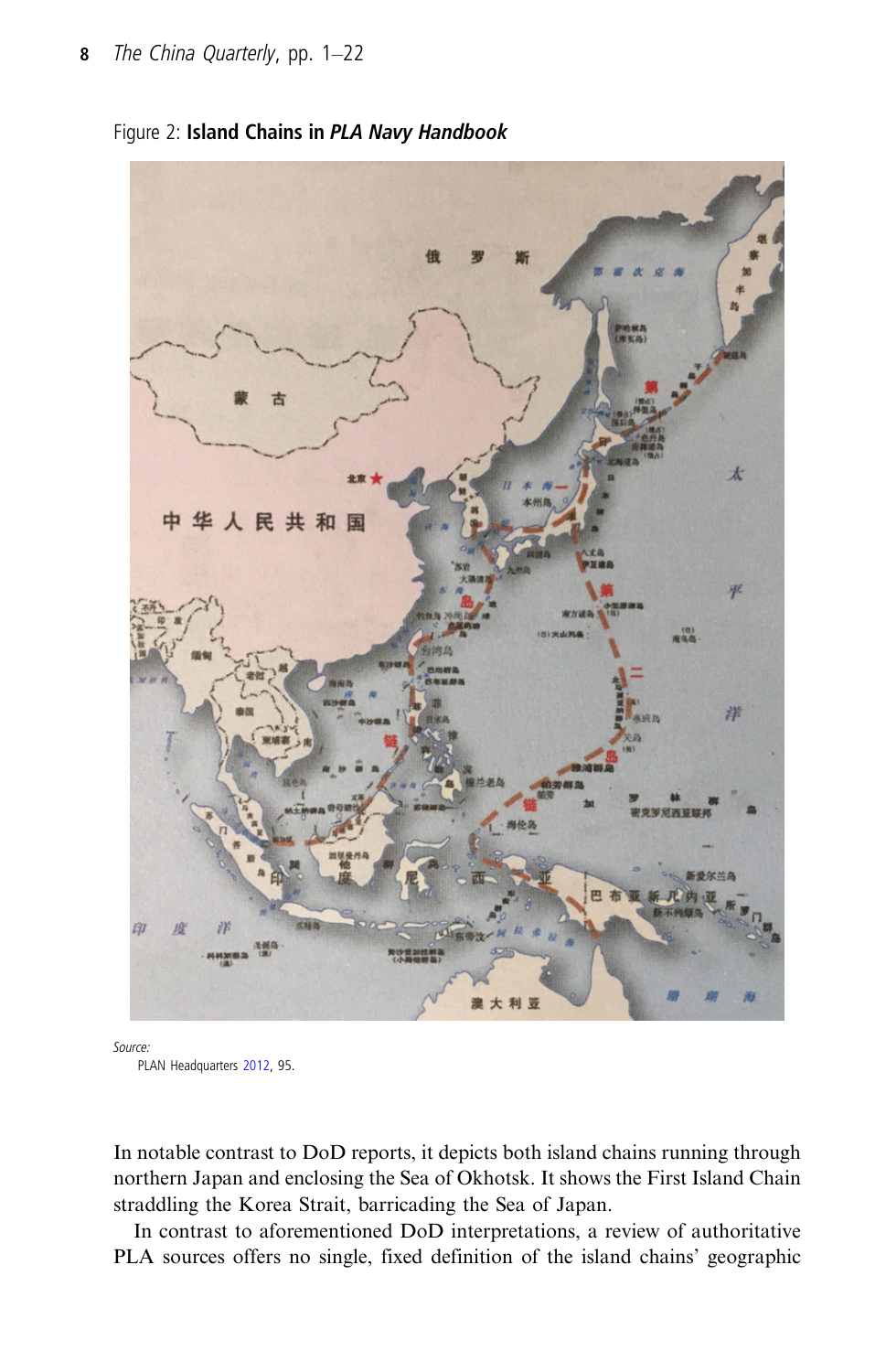parameters.27 Additionally, Chinese writings are often preoccupied with the strategic value of key "links" in the island chains, rather than the chains in their entirety. Several such locations stand out, first and foremost Taiwan.<sup>28</sup> An article in the PLA navy's official magazine described Taiwan as the "key point" in the First Island Chain. It explains that the island occupies a strategically important location astride PRC merchant shipping lanes and controls key navigation routes leading from the First to the Second Island Chains.29 Similarly, a book published by AMS referred to Taiwan as a "strategic puncture point" whose "loss" would threaten China's territorial security and allow "hostile foreign powers" to endanger major PRC transportation links.<sup>30</sup>

Japan and the Philippines also stand out. Retired Major General Xu Guangyu 徐光裕, director of the China Arms Control and Disarmament Association, portrayed Japan as a "key link" in the First Island Chain, noting that Japan and the United States are "close" military allies.<sup>31</sup> Moreover, an article in a Chinese Communist Youth League newspaper termed the Philippines as the First Island Chain's "tail." It designated the Philippines as a vulnerability in the island chain, arguing that its armed forces are "poor and feeble" and that Washington will be unable to expand its own Philippines military presence significantly because of declining US defence budgets.<sup>32</sup>

A third notable "link" is Guam. Major General Xu has written that the US military is in the process of strengthening its force posture along the Second Island Chain, with Guam "at its core." The island's key strategic advantages, Xu added, include its size, proximity to both Hawaii and continental Asia, and US territory status.<sup>33</sup> Similarly, an AMS-published book noted that Guam is located only about 2,500 km from Japan, the Taiwan Strait, and the Philippines, enhancing its value as a key US Second Island Chain location.<sup>34</sup> Moreover, a strategic assessment produced by the China Institutes for Contemporary International Relations (CICIR) portrayed Guam as the "heart" of the Second Island Chain as it hosts several major US military installations 35

Additionally, some PLA sources focus more on key maritime passageways between the island chains than on land features. Particularly notable among these sources is a book by Senior Colonel Liang Fang 梁芳, a professor at China's National Defence University (NDU). According to Liang, there are

- 31 Run [2014.](#page-21-0)
- 32 Qingnian cankao [2012](#page-21-0).
- 33 Run [2014.](#page-21-0)
- 34 Ma [2011](#page-20-0).

<sup>27</sup> Many official PRC sources do not appear to reference island chains at all. The authors have been unable to find the term "island chain" in the following official sources: PRC Defence White Papers, PRC Annual Government Work Reports (1993–2013) or PRC Ministry of National Defence Press Conferences.

<sup>28</sup> For a detailed analysis of PRC views of Taiwan's geostrategic value, see Wachman [2007;](#page-21-0) Nathan [1996.](#page-20-0)

<sup>29</sup> Bai [2007,](#page-19-0) 17–20.

<sup>30</sup> Ma [2011](#page-20-0).

<sup>35</sup> Zhongguo guoji guanxi yanjiuyuan [2005](#page-21-0); Bai [2007.](#page-19-0)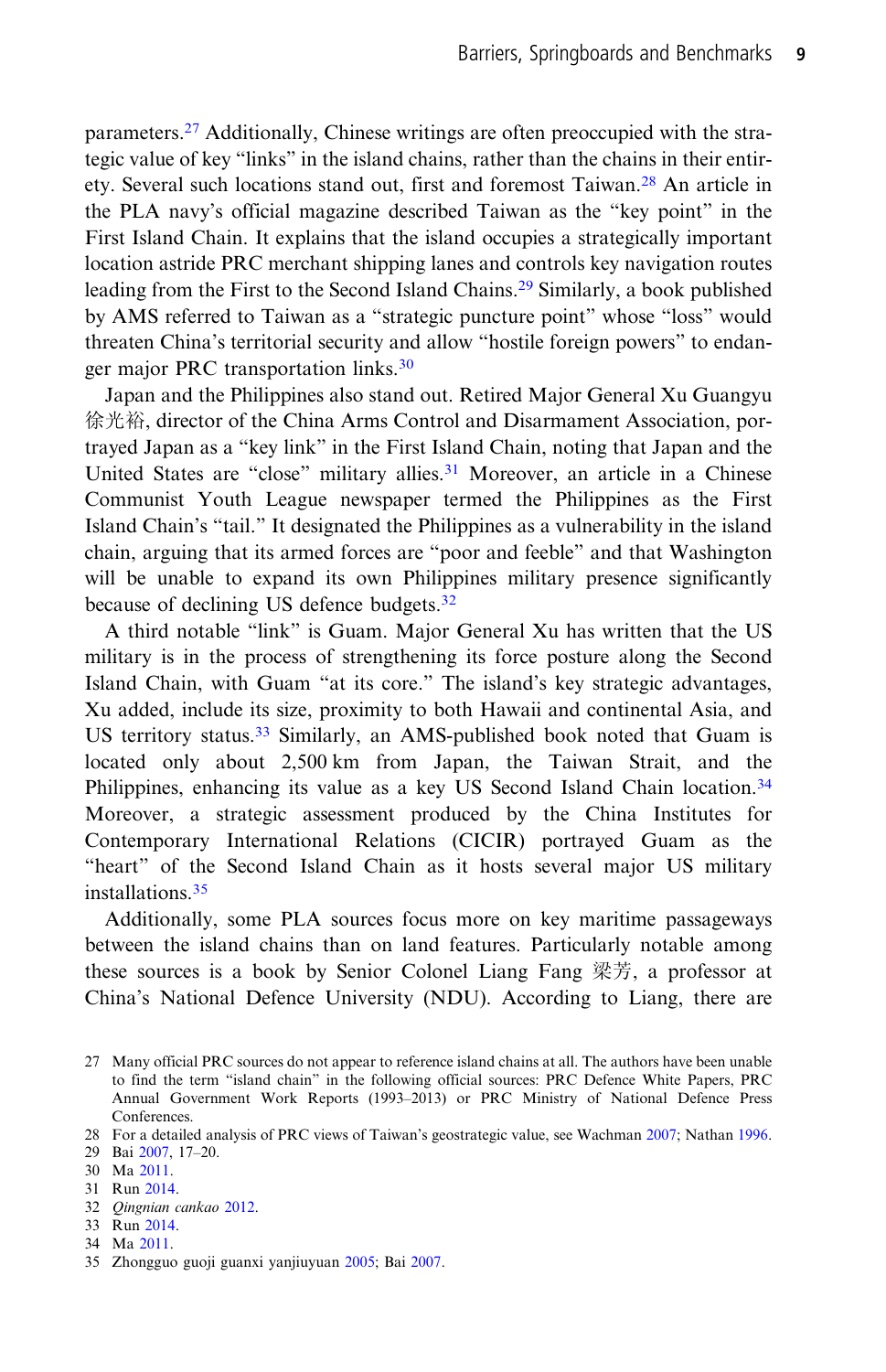| Name                        | <b>Geographic Location</b>                   | <b>Territorial Waters</b><br>Concerned | Width<br>(NM) | Depth<br>(metres) |
|-----------------------------|----------------------------------------------|----------------------------------------|---------------|-------------------|
| Korea Strait                | Between Korea and Japan                      | Yellow Sea, Sea of<br>Japan            | 180           | $50 - 150$        |
| Osumi Strait                | Between Japan's Honshu<br>and Ryukyu islands | East China Sea,<br>Pacific Ocean       | 15            | $80 - 200$        |
| Miyako Strait               | Between Okinawa and<br>Miyako islands        | East China Sea,<br>Pacific Ocean       | 145           | $500 - 1,500$     |
| Taiwan Strait               | Between Fujian province<br>and Taiwan        | East China Sea,<br>South China Sea     | 130–230       | $40 - 1,680$      |
| Bashi Channel<br>and Others | Between Taiwan and the<br>Philippines        | South China Sea,<br>Pacific Ocean      | 210           | $1,000 - 3,000$   |
| Sunda Strait                | Between Sumatra and<br>Java                  | Java Sea, Indian<br>Ocean              | $26 - 110$    | $70 - 1,759$      |
| Makassar Strait             | Between Kalimantan and<br>Sulawesi           | Sulawesi Sea, Java<br>Sea              | 120–398       | 1,000             |
| Strait of<br>Malacca        | Between Malay Peninsula<br>and Sumatra       | South China Sea,<br>Indian Ocean       | $37 - 370$    | $25 - 113$        |
| Source:                     |                                              |                                        |               |                   |

Table 2: Key Straits through the First Island Chain

Liang [2011.](#page-20-0)

over 140 straits and waterways within the First Island Chain, but only 20 of these are frequently used by Chinese vessels to access waters beyond the chain. Liang describes some of these key passageways in detail. Table 2 is drawn from Liang's identification of key straits within the First Island Chain.<sup>36</sup>

Additionally, some sources offer more specific expansive definitions of the island chains. A Chinese state media source describes the First Island Chain as having "four key nodes: the 'head of the chain' is South Korea, the 'tail of the chain' is the Philippines, the 'lock on the chain' is Taiwan, and the 'centre of gravity' of the chain is Japan."<sup>37</sup> A *Jiefangjun bao* 解放报 article states that Diego Garcia anchors the First Island Chain.38 A defence industry press source defines the island chains expansively, with the First Island Chain running south from Alaska and the Aleutian Islands, and the Second Island Chain south to Australia and New Zealand.39 A PLA air force (PLAAF) publication offers similar demarcations.40

Finally, while most PLA sources typically mention only two island chains, <sup>41</sup> some government-affiliated and unofficial Chinese publications also refer to a

<sup>36</sup> Liang [2011.](#page-20-0)

<sup>37</sup> Qingnian cankao [2012.](#page-21-0)

<sup>38</sup> Wang, Weixing, and Teng. [2000](#page-21-0).

<sup>39</sup> Dan and Ju [2005.](#page-19-0)

<sup>40</sup> Hui [2009.](#page-20-0)

<sup>41</sup> A PLA Naval Command Academy author defines three island chains, but traces this formulation to the 1950s–1960s: "the Korean Peninsula–Taiwan–Indochina (near seas [ jin hai]), Japan–the Ryukyus– Philippines (intermediate seas [*zhong hai*]), and the Aleutians–Guam–Australia (distant seas [*yuan* hai])." Xu, Xikang [2011](#page-21-0).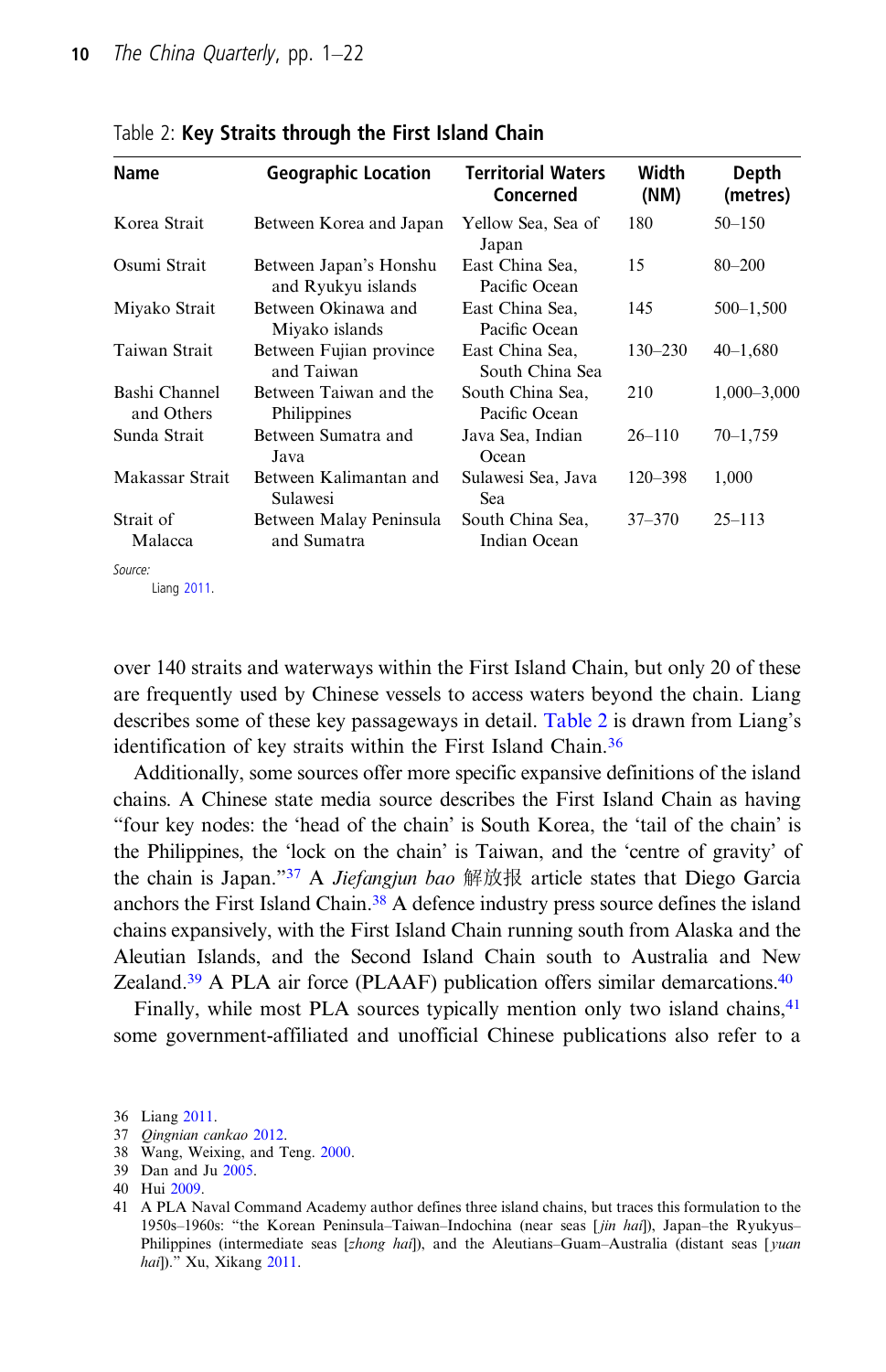Third Island Chain (disan daolian 第三岛链), which is centred on America's Hawaiian bases and viewed as a "strategic rear area" for the US military.<sup>42</sup> The most specific definition includes the Aleutian Islands, the Hawaiian Islands, and the Line Islands.<sup>43</sup>

In sum, while Chinese strategic writings often reference two or three island chains ringing China's maritime periphery, there does not appear to be a single, fixed definition of where those chains end or what their key attributes are. Rather, the concept seems to be a relatively flexible one – sometimes defined based on alternative geographic referents, sometimes left undefined. In addition, some sources are preoccupied not so much with the island chains in their entirety, but rather with specific links on, or key passageways through, them. The next sections further explore the variability in PLA writings and examine the operational and strategic substance that Chinese military thinkers attribute to the island chains.

## Chinese Thinking on the Strategic and Operational Significance of the Island Chains

In moving beyond uncritical invocation of "counter-intervention," it is necessary to consider comprehensively how Chinese experts themselves assess the island chains' specific salience. Discussions occur at all levels of warfare: strategic, operational and tactical. The three levels are at least implicitly linked: discussions at the operational/tactical levels sometimes reference the broader strategic problem of island chains hemming in PLA/PLAN forces, and vice versa. It is indeed a more multifaceted, complex picture than is typically portrayed in US sources. Components fall fairly neatly into three interrelated but conceptually distinct categories: barriers, springboards and benchmarks.

#### Barriers

This concept views island chains as foreign fortifications designed to "contain" Chinese force projection.<sup>44</sup> For instance, one article in the PLAN official newspaper describes the First and Second Island Chains as "'ropes' for tying up the huge dragon of China."<sup>45</sup> PLAN Senior Captain Xu Qi 徐起 emphasizes that China's "passage in and out of the [open] ocean is obstructed by two island chains. [China's] maritime geostrategic posture is [thus] in a semi-enclosed condition," since "the United States has deployed strong forces in the Western Pacific and has formed a system of military bases on the First and Second Island Chains

43 Zhang, Shiping [2009](#page-21-0).

44 Zuo [2013](#page-22-0).

45 Ding [2011](#page-19-0).

<sup>42</sup> CICIR's annual strategic assessment mentions "the three main island chains of the US Asian Pacific defence line." Zhongguo guoji guanxi yanjiuyuan [2005.](#page-21-0) For a detailed graphic from the PRC naval studies community that shows all three island chains, see Zu [2006;](#page-22-0) Guoji zhanwang [2005.](#page-20-0)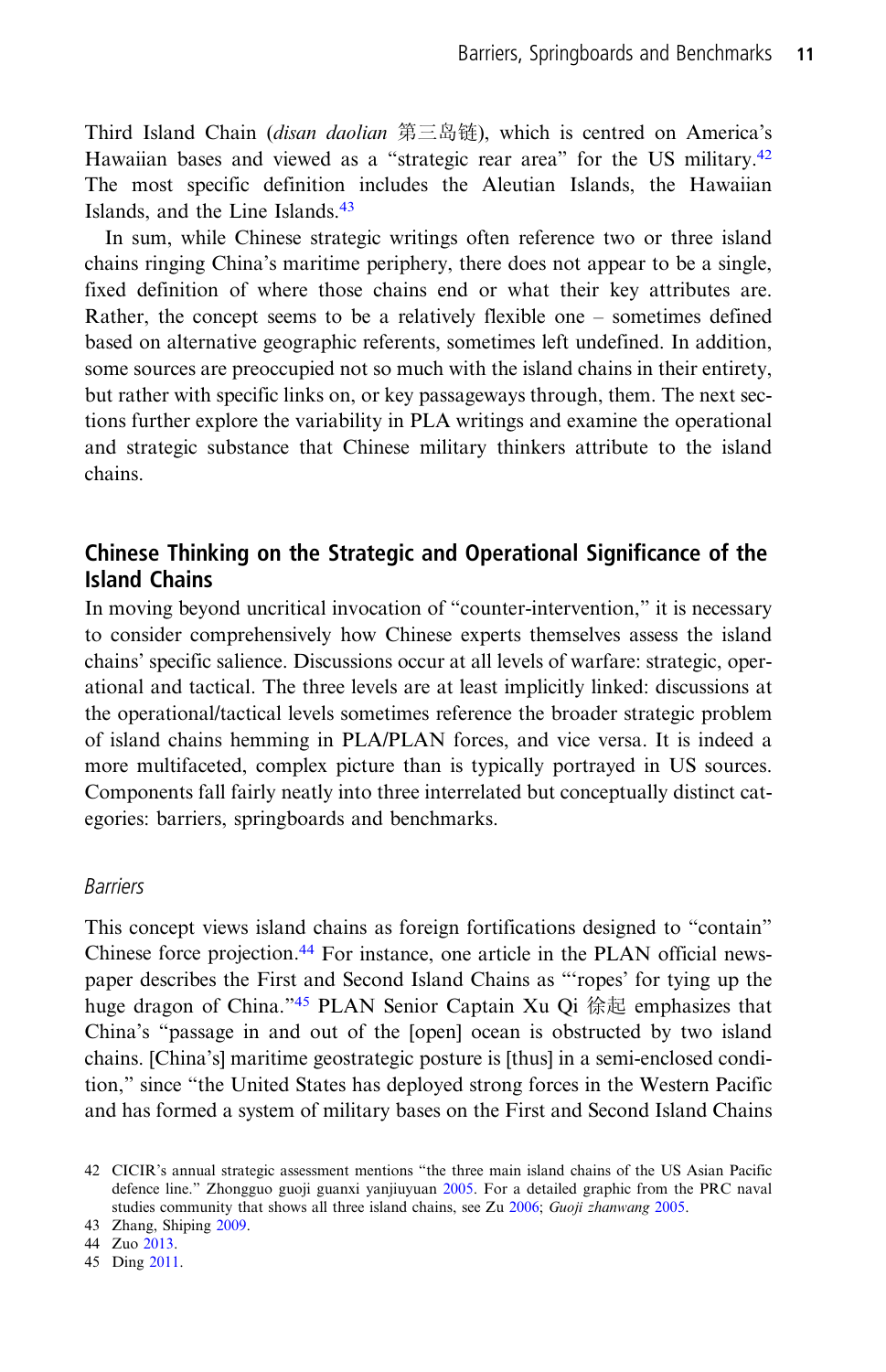[with] a strategic posture [involving] Japan and South Korea as the northern anchors, Australia and the Philippines as the southern anchors, [and] with Guam positioned as the forward base."<sup>46</sup> A 2007 article in the PLAN magazine, Dangdai haijun 当代海军 (Modern Navy), states flatly, "there exists in these island chains the power to contain China and the Chinese navy, blocking China and the Chinese navy's growth pace."<sup>47</sup> Naval Command College professors Feng Liang and Duan Tingzhi add, "the partially sealed-off nature of China's maritime region has clearly brought about negative effects in China's maritime security … the many nations of the periphery island chains have created a geopolitical contradiction."<sup>48</sup>

In addition, the authors of the 2005 edition of the Science of Strategy, a key teaching volume published by the PLA AMS, likewise contend that, despite its 18,000-kilometre coastline, China is currently constrained by the world's longest island chain, which centres on strategically, politically and economically vital Taiwan: "If Taiwan should be alienated from the mainland … a large area of water territory and rich reserves of ocean resources will fall into the hands of others … China will forever be locked to the west side of the first chain of islands in the West Pacific."<sup>49</sup> These are not simply navy-affiliated views: a leading PLAAF publication similarly asserts, "the biggest obstacle to the expansion of our national interests comes from the First and Second Island Chains set up by the United States."<sup>50</sup>

Multiple sources consider the island chains a strategic problem, that is, they are strategic lines that are being reinforced by the US and its allies/partners and which China must overcome. An article in CICIR's journal contends that the navy "must switch from coastal water defence to ocean defence; its capability cannot just be limited to the First Island Chain but [must] break through beyond it."<sup>51</sup> A Chinese state media article suggests places to target: "the 'first island chain' … has weak points … this 'lock' that is the Taiwan island is no longer solid with the cross-Strait economic fusion and the increasing gap in military power. At the same time, as the 'tail of the chain,' the Philippines' military power is poor and feeble, and even if the United States is supporting them, they will not see any notable improvement."<sup>52</sup>

General Zhu Wenquan 朱文泉, Nanjing military region commander from 2002 to 2007, offers a multi-part formula for "breaking" the first "island chain blockade":

if we cannot pass it, we can always fly over it. Some countries have deployed underwater submarines and monitoring systems on the islands, but we are fully able to destroy them with

52 Qingnian cankao [2012.](#page-21-0)

<sup>46</sup> Xu, Qi [2004.](#page-21-0)

<sup>47</sup> Bai [2007](#page-19-0), 17–20.

<sup>48</sup> Feng and Duan [2007](#page-20-0), 22–29.

<sup>49</sup> Peng and Yao [2005](#page-21-0), 443.

<sup>50</sup> Hui [2009.](#page-20-0)

<sup>51</sup> Li [2007](#page-20-0).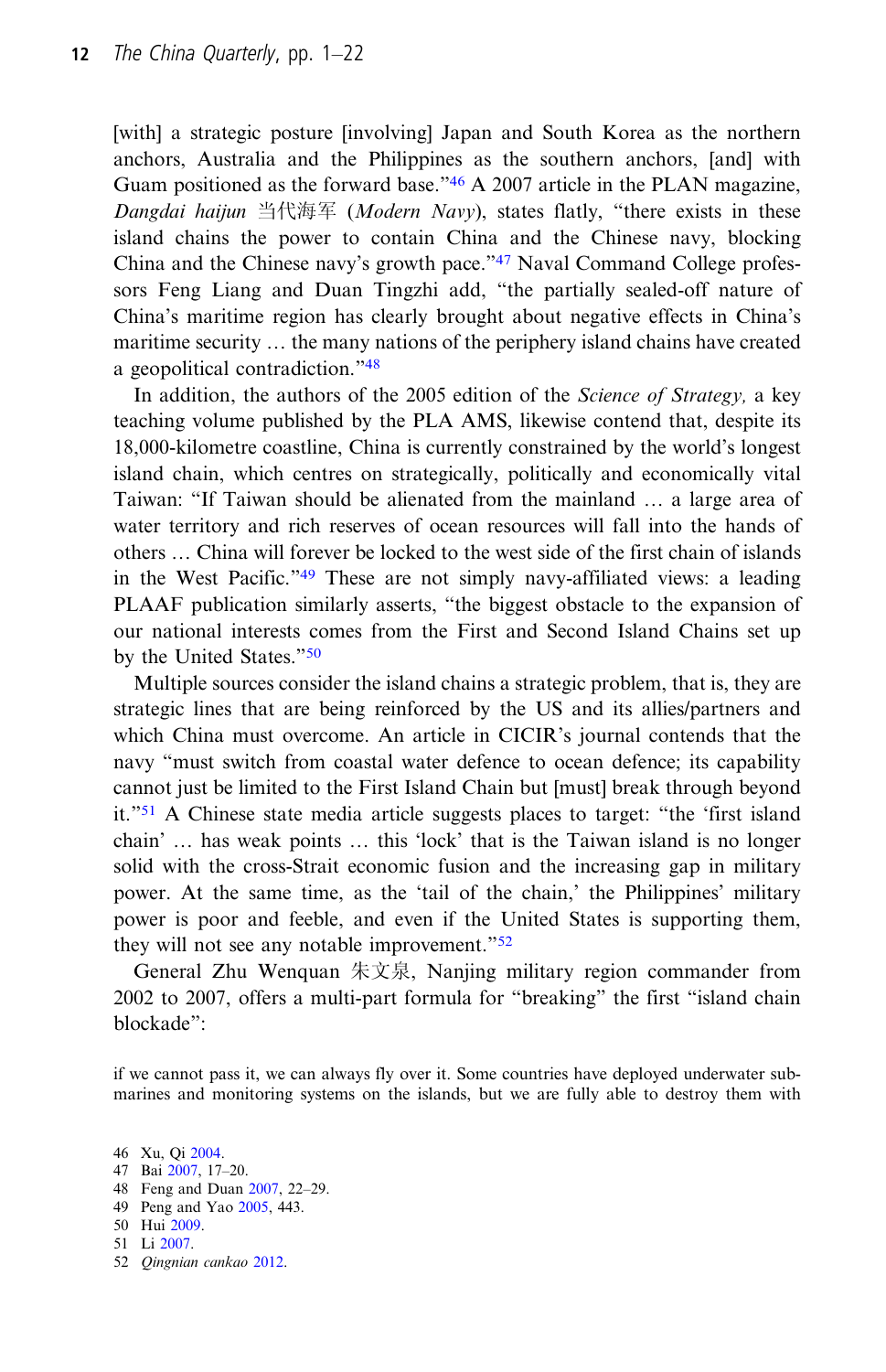firepower … we should take it seriously in terms of tactics because, after all, an arch made of connected islands would restrict the operations of Chinese military vessels and warplanes in the Pacific Ocean, and the entrance and exit of our surface vessels and submarines would be known … If we have a powerful navy, air force and space troop … the first island chain will be like a straw rope that breaks at the first touch.<sup>53</sup>

The 2007 Modern Navy article likewise offers specific suggestions on how to breach constraints along the First and Second Island Chains: "If China resolves the Taiwan problem, it would also signify that China's ability to break through the Second Island Chain has had a significant transformation … the PLA's military facilities on Taiwan would also be able to deter Guam … the US will have no choice but to consider the degree of force amassment on Guam. If the US reduces its strategic position on Guam, then the Second Island Chain's containment force will also be reduced."<sup>54</sup> While this PLAN article sees submarines as central to "breaking through the island chain," a PLAAF publication advocates "build[ing] strong offensive air power, bring[ing] the First and Second Island Chains into the range of our striking force, force[ing] the US military to retract its defence line, and effectively eradicate[ing] the containment imposed by the First and Second Island Chains."<sup>55</sup>

In contrast to impressions that the US military is strengthening its military posture along the First Island Chain, a more recent Chinese source takes an alternative view. Specifically, Major General Xu Guangyu, interviewed on China Central Television, claims China's military build-up, particularly of conventional ballistic missiles such as the DF-15, has already caused the US to reduce its posture on the First Island Chain, even as it attempts to fortify the Second Island Chain.<sup>56</sup>

## **Springboards**

This concept views island chains as facilitators of foreign force projection against China. The US island-hopping campaign against Japan in the Second World War and subsequent anti-communist basing on the First Island Chain provides a powerful antecedent for such thinking. A major Chinese book quotes General Douglas MacArthur as stating, "We control [the Pacific Ocean] to the shores of Asia by a chain of islands extending in an arc from the Aleutians to the Marianas held by us and our free allies. From this island chain we can dominate with sea and air power every Asiatic port from Vladivostok to Singapore and prevent any hostile movement into the Pacific."<sup>57</sup>

56 Run [2014.](#page-21-0)

<sup>53</sup> "General Zhu Wenquan: how to win island war!" China Military Online, 10 August 2015, [http://english.](http://english.chinamil.com.cn/news-channels/china-military-news/2015-08/10/content_6623644.htm) [chinamil.com.cn/news-channels/china-military-news/2015-08/10/content\\_6623644.htm.](http://english.chinamil.com.cn/news-channels/china-military-news/2015-08/10/content_6623644.htm) Accessed 22 December 2015.

<sup>54</sup> Bai [2007,](#page-19-0) 17–20.

<sup>55</sup> Hui [2009](#page-20-0).

<sup>57</sup> Ma [2011.](#page-20-0) This is clearly a reference to MacArthur's [1951](#page-20-0) farewell address to Congress, in which he described Washington's Pacific posture as being quite literally based on the central outward-projecting angle of a bastion-battle line. MacArthur [1951.](#page-20-0)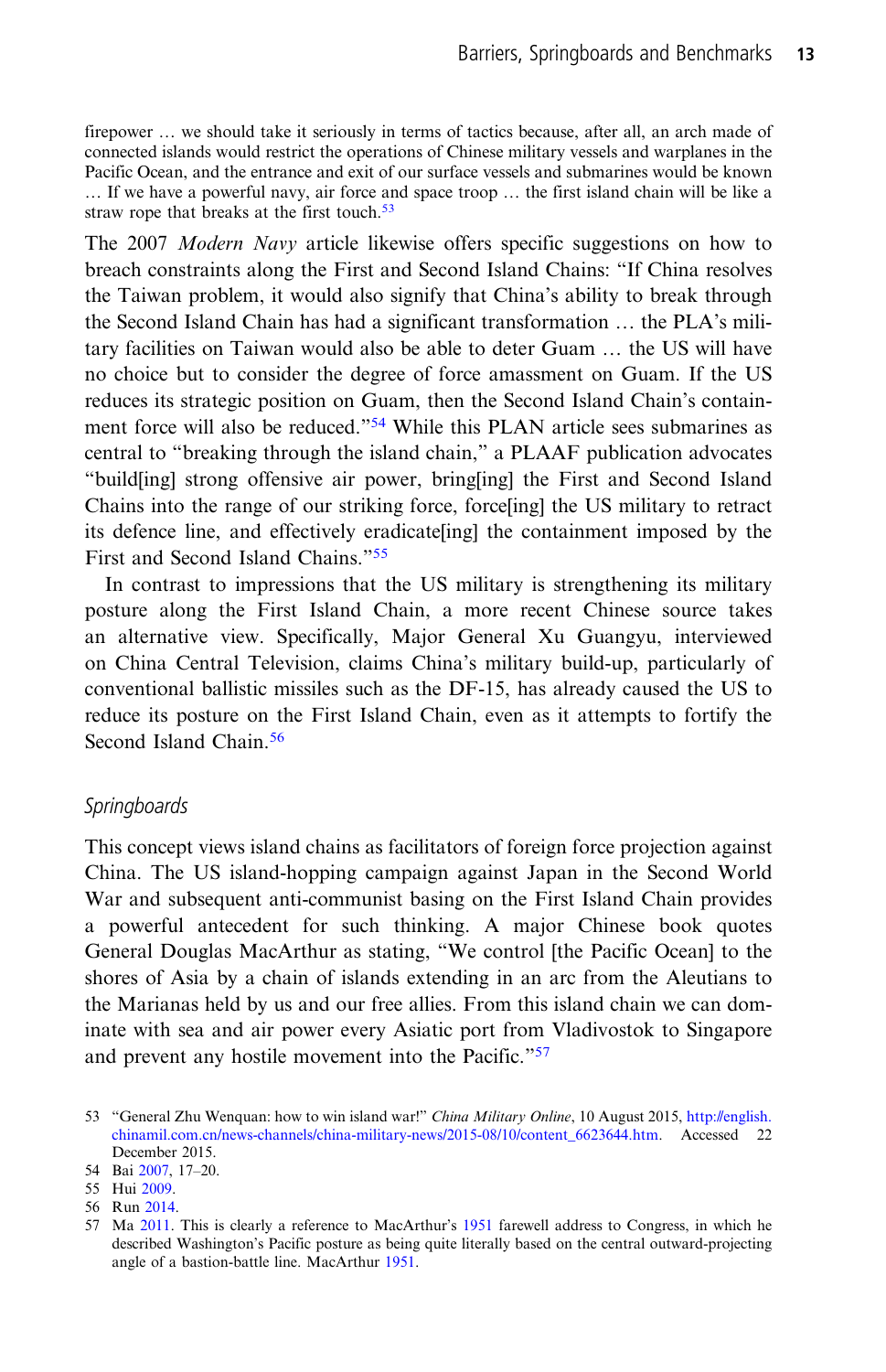Elsewhere, MacArthur described Taiwan as "an unsinkable aircraft carrier and submarine tender."<sup>58</sup> Admiral Earnest King similarly believed that controlling the island "would let the US Navy 'put the cork in the bottle' of the South China Sea during World War II, severing Japanese SLOCs and thus Japan's supply of oil and raw materials."<sup>59</sup>

Chinese sources refer to Guam as the "Second Island Chain's nucleus."<sup>60</sup> In 2004, NDU professor Rear Admiral Zhang Zhaozhong 张召忠 declared that the United States was amassing troops and military assets on Guam as part of a new focus on strengthening its "forward reserve" on the Second Island Chain.<sup>61</sup> Zhang characterized Guam as a "springboard" *(tiaoban* 跳板) from which America "can immediately send out aircraft or dispatch submarines, in order to put power into the war zone," which he apparently envisioned as centring on the Taiwan Strait.<sup>62</sup>

#### **Benchmarks**

This concept views island chains as milestones for China's own force projection to demarcate China's progress in projecting power further from its shores. Although primarily evident in discussions of PLAN activities, the island chains have also appeared as benchmarks in writings regarding China's air forces as well.

Regarding the Chinese navy, island chains have regularly appeared in PLA writings as benchmarks for China's increasingly expansive naval operations.<sup>63</sup> This is exemplified in several reports in Renmin haijun and Jiefangjun bao. For instance, one *Renmin haijun* article recalled that, in 1976, the PLA navy sent vessels beyond the First Island Chain into the Pacific for the first time, with submarines dispatched on a 30-day training mission. "Subsequently, the submarine corps organized a series of long-voyage training missions going beyond the Second Island Chain, setting new records for the long-distance operation of the navy's submarine units."<sup>64</sup> Similarly, a *Jiefangjun bao* report stated that, in May 1980, an 18-ship task group sailed to the previously surveyed Fiji Islands area to retrieve the instrument package from China's first successful intercontinental ballistic missile test on 18 May. This was the first major instance of Chinese maritime power projection since the voyages of Zheng He 郑和, and the first ever major deployment beyond the First Island Chain into the Western Pacific.<sup>65</sup>

58 Whitney [1956](#page-21-0), 378–79.

<sup>59</sup> Holmes [2011,](#page-20-0) 411.

<sup>60</sup> See, e.g., "Haishang zhulu" (Maritime contention for state power), Zhongguo chuanbo bao, 27 August 2004, 11.

<sup>61</sup> Wang, Jing [2004](#page-21-0). For a similar analysis by Zhao concerning Guam's strategic location, see: "Haixia liang'an" (Across the Strait), CCTV, 8 April 2005.

<sup>62</sup> See also Yu and Qi [2005](#page-21-0); Wu and Xie [2004](#page-21-0); "US military commitment to Asia to be smaller but deadlier after realignment," Xinhua, 18 August 2004.

<sup>63</sup> For an analysis of the progress of PLAN training in the "distant seas," see Sharman [2015.](#page-21-0)

<sup>64</sup> "Yanbing buzhen zhimian xinxihua zhanchang" (Training for joint operations in an informatized battlefield), Renmin haijun, 7 April 2009.

<sup>65</sup> Jiefangjun bao, 12 June 1980, 1, cited in Muller [1983,](#page-20-0) 164.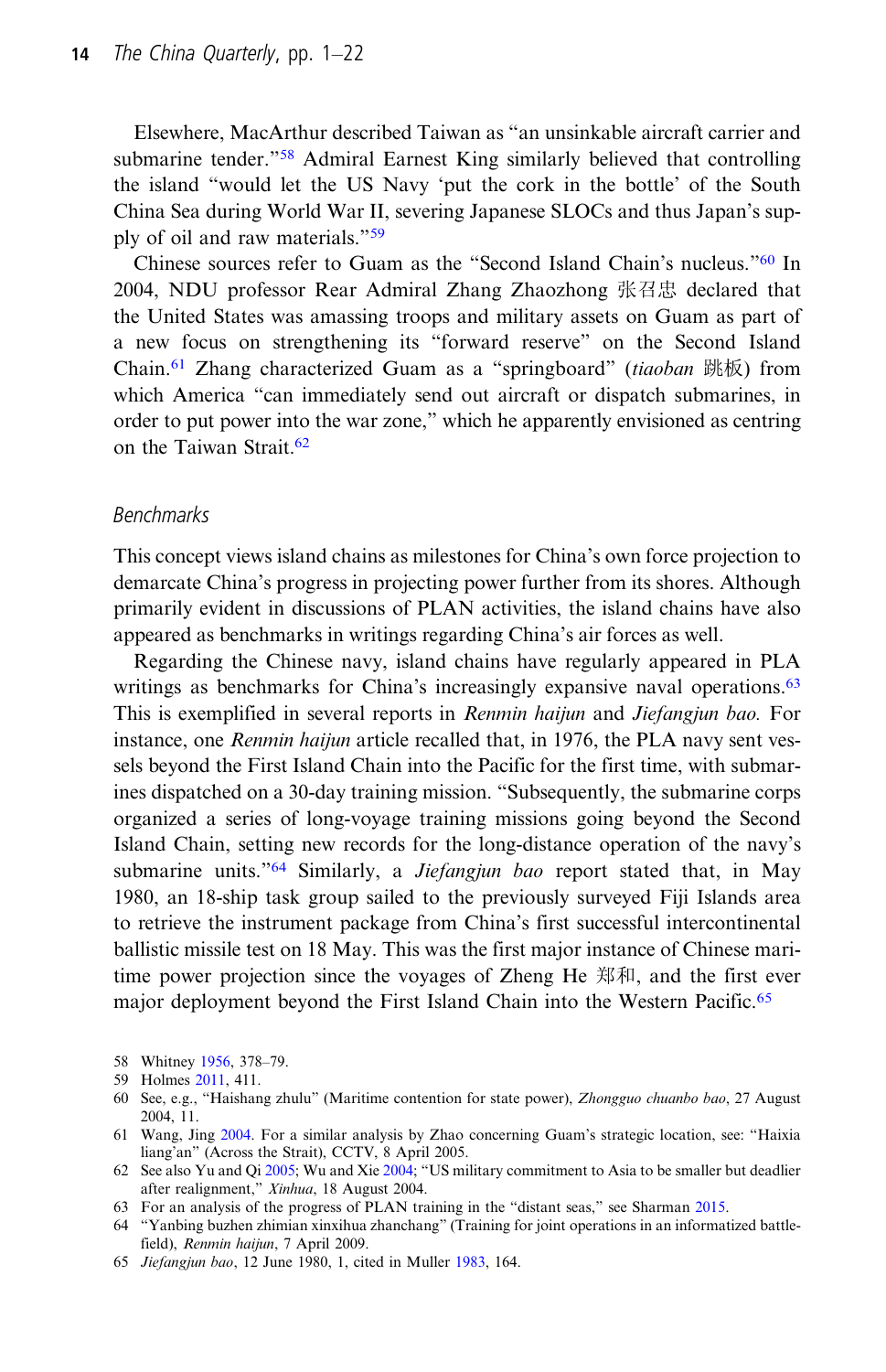Such themes are even more apparent in PLA media reports on the scope and nature of PLAN training activities in the 2000s.<sup>66</sup> For instance, a 2004 *Jiefangjun* bao article assessed that a destroyer flotilla could engage in operations up to the First Island Chain, while conventional submarines could engage in operations up to the Second Island Chain.<sup>67</sup> Similarly, in mid-June 2006, Renmin haijun reported that North Sea Fleet "leaders personally commanded a formation composed of new-model destroyers, frigates, comprehensive support ships, and antisubmarine helicopters to conduct distant navigation training by sailing beyond the island chain for 15 days and nights running." The 12 training tasks they conducted "summed up the ways of responding to the actual threats facing the fleet; targeted research at manifold difficult issues in penetrating the island chain; and further enhanced long-range command and control capability, distant sea system of systems offensive and defensive capabilities, and sustained operations capability of naval units at all levels."<sup>68</sup>

Similar themes were evident in various PLA doctrinal and strategic writings. For instance, in his memoirs, Liu Huaqing wrote that PLAN operations would eventually extend to the Second Island Chain.<sup>69</sup> In addition, a 2001 textbook written by Chinese NDU scholars states that, "Near-sea combat stresses that the front lines of the First Island Chain is a primary battlefield for our near-sea waters which should be seized and held to our advantage."<sup>70</sup> Similarly, Senior Captain Xu Qi contends, "According to the requirements of national interests and the development of naval battle operations capability, the scope of naval strategic defence should progressively expand. In the direction of the South China Sea, the sea area extends 1,600 nautical miles from mainland China, but the scope of naval strategic defence is still within the First Island Chain."<sup>71</sup> The author adds that: "Future at-sea informationalized warfare has characteristics of noncontact and nonlinearity [and] in particular uses advanced informationalized weapons, space weapons, and new-concept weapons, etc. [It] can conduct multidimensional precision attacks in the sea area beyond the First Island Chain [and] threaten important political, economic, and military targets within strategic depth."<sup>72</sup>

The use of the island chains as a benchmark for PLAN activities is also illustrated in a passage from a book published by AMS in 2011:

The open sea operation force is to be mainly deployed in sea waters outside the First Island Chain, where it will use aircraft carrier group(s) and nuclear attack submarines as mainstay

72 Ibid.

<sup>66</sup> Du [2010](#page-19-0); Xu, Changyin [2010.](#page-21-0)

<sup>67</sup> Lou [2004](#page-20-0).

<sup>68</sup> Ding [2011](#page-19-0).

<sup>69</sup> Liu [2004,](#page-20-0) 437; interview with RADM Zheng Ming, former director, PLAN equipment department, as quoted in Chen, Liangfei, and Qianyi Zhang. [2011.](#page-19-0) "Zhongguo haijun jinhai fangyu fanwei bu xianyu jinhai" (The Chinese navy's near-sea defence range is not limited to near seas), Dongfang zaobao, 1 August.

<sup>70</sup> Bi [2002](#page-19-0), 230.

<sup>71</sup> Xu, Qi [2004](#page-21-0).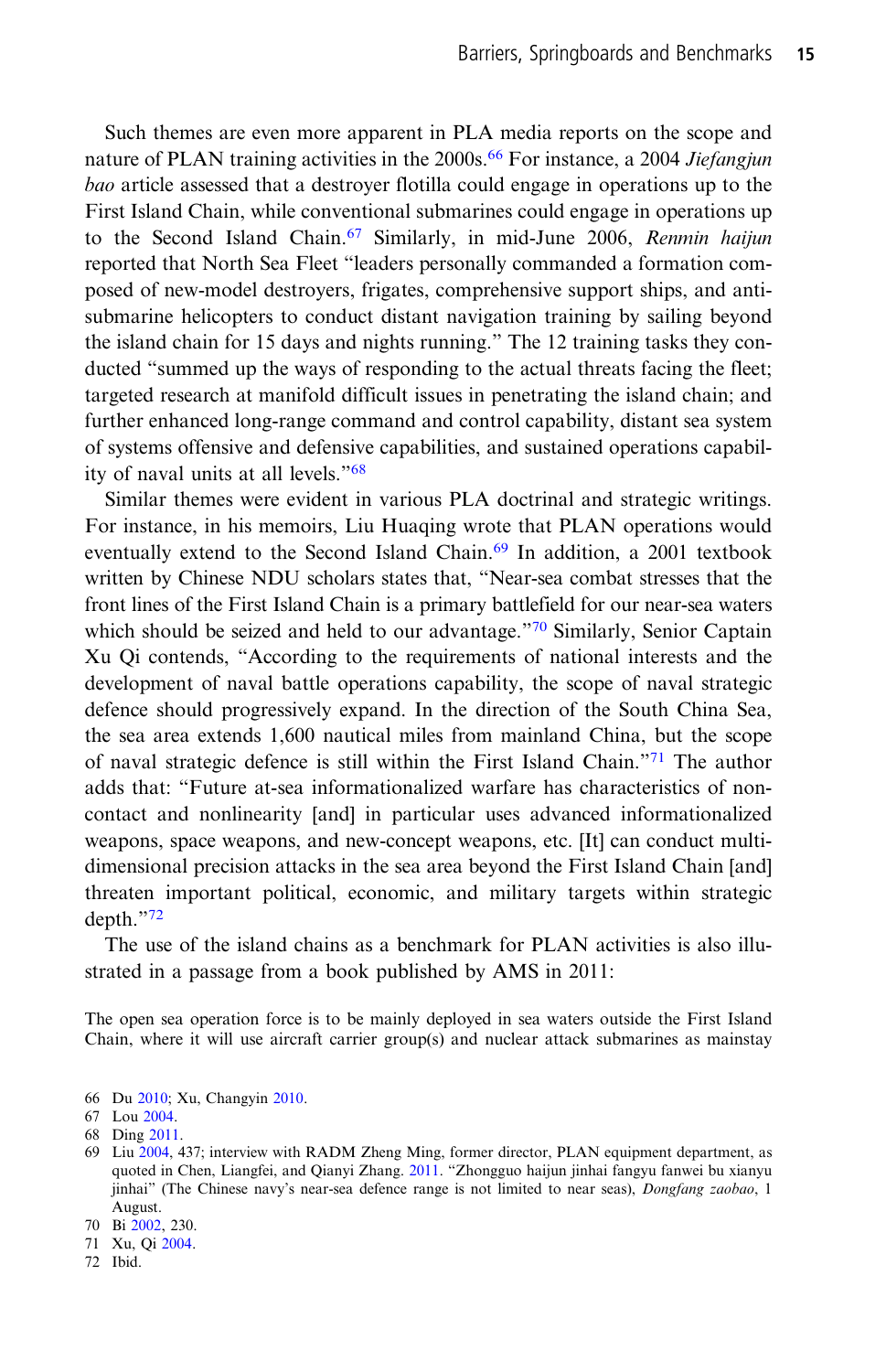forces and have Second Artillery Force mid- and long-range conventional missile [units] and air force strategic strike units assisting. The near-shore operation force is to be mainly deployed in waters inside the First Island Chain, where it will use large and mid-sized surface vessel formations as the mainstay force and have conventionally powered submarines, PLAN and PLAAF air forces, and army long-range artillery units assisting … China's air force should also operate in the broad airspace extending from the Caspian Sea in the east to the Second Island Chain in the west, and from shallow and near depth beyond China's border to the South Africa– Australia line, working in coordination with the army and navy to protect China's interests.73

Some PLA writings also discuss the island chains as benchmarks for air force operations far from China's coasts. This is best illustrated in several passages from the 2013 edition of the Science of Strategy. In a chapter on air force strategy, the authors contend that China's air force should utilize the First Island Chain as a zone of "limited control and security cooperation," while the Second Island Chain would form a "zone of long-range monitoring and flexible response."<sup>74</sup> A chapter on air force development similarly asserts that the air force should establish an "effective operational radius" of 3,000 km, reaching the Second Island Chain.<sup>75</sup> The same chapter described the area between the First and Second Island Chains as a "long-range monitoring and deterrence zone," in which Chinese air forces would closely survey "military bases in the Western Pacific," and maintain a "necessary deterrence status."76

## Conclusion and Policy Implications

The island chains concept looms large in China's maritime strategic landscape. There is both an ideational and physical basis for this conception. Renmin haijun reporters offer a vivid ideational illustration of the latter dimension. In documenting the emphasis that PLAN officers placed on penetrating the First Island Chain on a ship to which they were seconded, they conclude: "There is no 'lock' on the island chain! What held us back from sea voyages was not an island chain but an 'arresting cable' that was just in our minds!"<sup>77</sup>

Such a preoccupation is not merely psychological, however. While some Western observers may still dismiss the Chinese "drawing of lines in the water" as Soviet-style anachronisms or backward continentalist thinking, there is indeed a bathymetric, terrestrial and force-posture basis for the island chains concept. Chinese strategists trace concept and operationalization alike to the post-Second World War strategy and posturing of US and allied forces on the First Island Chain that had the direct intent of containing Communist China and its Soviet ally and preventing them from gaining influence over America's maritime allies. Today, the First and Second Island Chains are only more firmly fortified, posing a formidable challenge from Beijing's perspective as it goes

- 74 Zhongguo junshi kexue yuan [2013,](#page-22-0) 42.
- 75 Ibid., 242.
- 76 Ibid.
- 77 Zhang, Qingbao, and Lin [2013](#page-21-0).

<sup>73</sup> Ma [2011.](#page-20-0)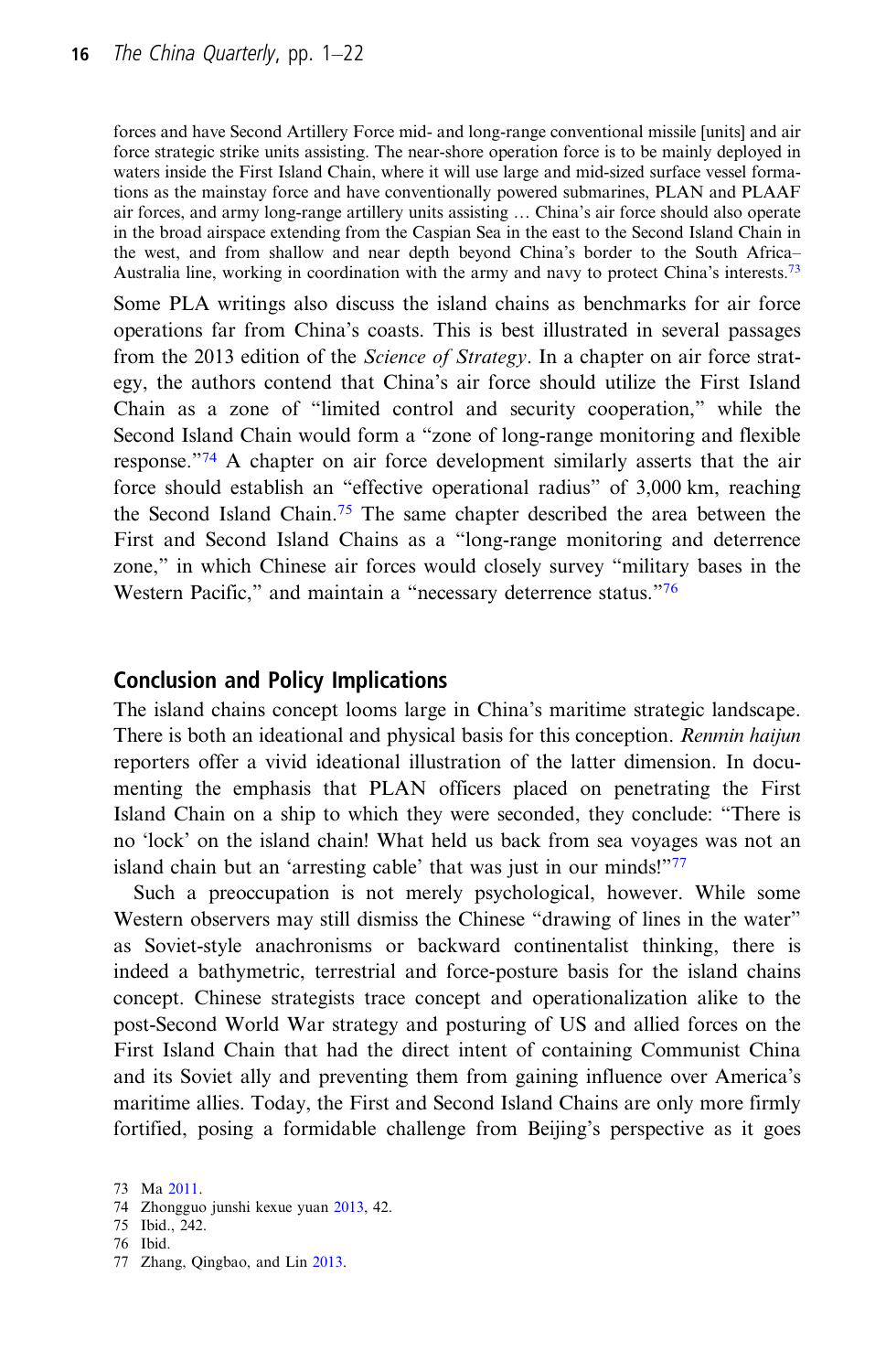increasingly to sea to pursue outstanding island and maritime claims and extend reach and influence further beyond.

The enshrinement of island chains in some of the most demonstratively authoritative PLA writings suggests that they are taken seriously by China's military. Chinese writers have adapted foreign conceptions of island chains to offer their own, innovative interpretations. The island chains concept thus enjoys enduring relevance and merits concerted analytical attention.

Most interesting, then, are the precise nuances of Chinese strategic and operational thinking on the matter. The lack of comprehensive official statements renders conclusions tentative, and authoritative sources themselves are varied. Several instructive patterns nevertheless emerge from systematic review of authoritative PLA sources, which often provide vital distinctions.

The first pattern concerns Chinese interpretations of the physical parameters of the island chains themselves. As documented previously, there is disagreement among some PLA sources as to the island chains' longitudinal extent. While there is some variance concerning their extremities, authoritative Chinese sources (including, most importantly, PLAN sources) concur that the First Island Chain largely encloses the near seas (Yellow, East, and South China seas – including at least the eastern and southern reaches of the last), and that the Second Island Chain centres on the major US bases in Guam and contains Japan's Ogasawara Islands. Less certain is the place a notional Third Island Chain, centred on US bases in Hawaii, enjoys in official thinking. Authoritative PLAN writings do not mention it, but some other PLA and state-affiliated sources do. Certainly, Chinese military sources recognize the role Hawaii plays, but what else might be logically connected to that remains unclear.

Most significantly, the greater northern and western extent of the island chains depicted in Chinese sources such as the PLAN Handbook (as opposed to the DoD's 2006–2012 reports) has potential significance for future PLAN efforts to outflank Japan or access Arctic sea lanes, while greater southern extent could have significance for PLAN patrols of sea lanes to support alternatives to a Malacca Strait "chokepoint." The DoD's interpretation of the island chains may thus be circumscribed by a counter-intervention focus that ignores the full range of views within the PLAN. In attempting to understand Chinese strategic perspectives, it is important to avoid such potential insularity.

The second pattern concerns the island chains' specific military significance. While Chinese discussions are diverse, multifaceted and occur at strategic, operational and tactical levels, they may be divided into three interrelated but conceptually distinct categories: barriers, springboards and benchmarks. Based on China's historical experience, it is hardly surprising that Chinese strategists have long viewed the island chains as barriers that must be penetrated – if necessary, with advanced platforms such as submarines. This is related to a second conception, namely of the island chains as potential springboards for aggression against China if Beijing allows their uncontested development by opponents. Finally, and most interesting for studying the PLAN and PLAAF's progress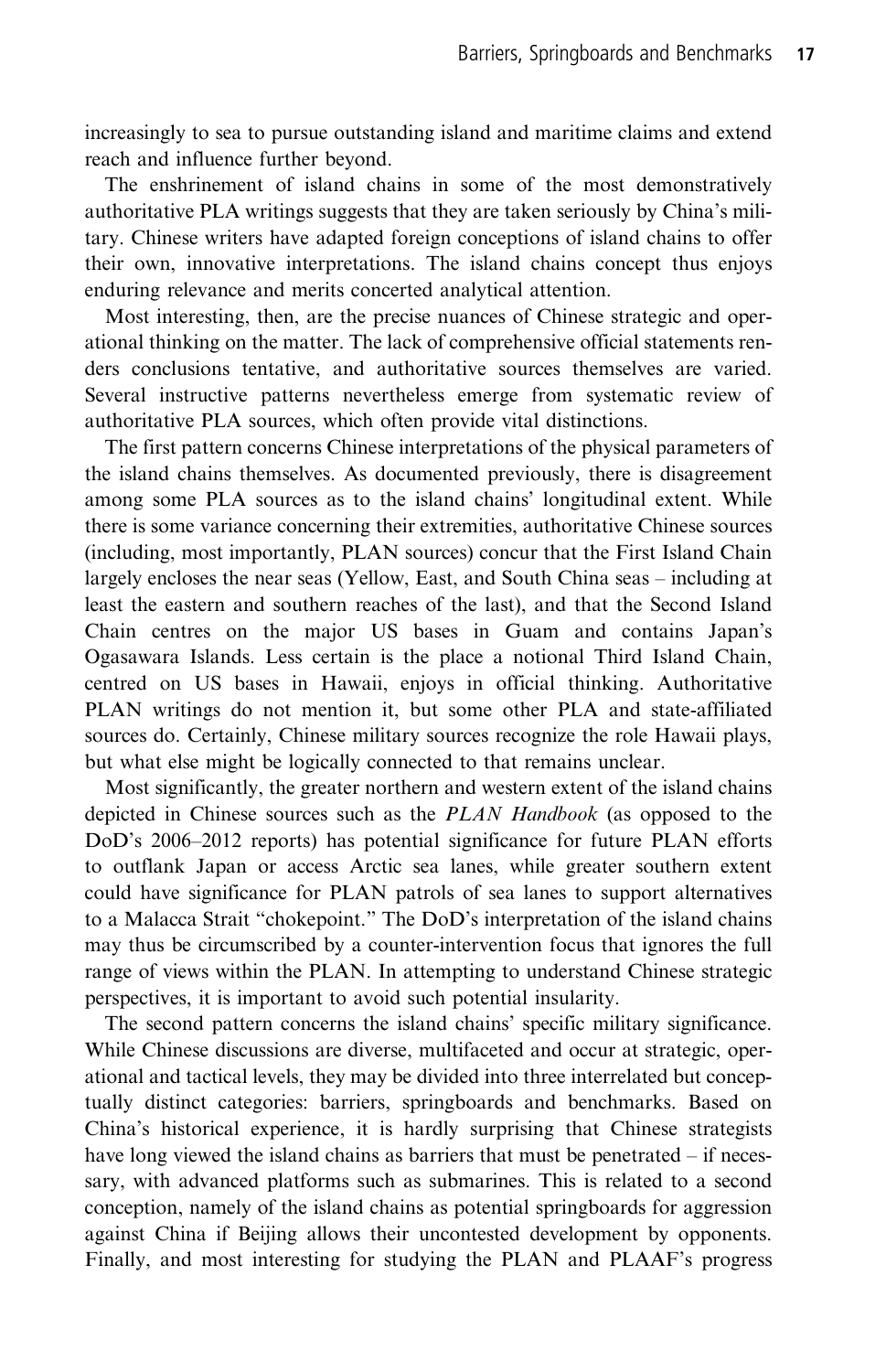today, is the widely held notion that the island chains serve as benchmarks for China's maritime and aviation development. Such an approach was first articulated by Liu Huaqing, who described the First and Second Island Chains as important milestones for specific types of current and future naval deployments. It finds constantly evolving currency in its frequent invocation in doctrinal publications and descriptions of recent PLAN exercises. Such drills entail penetrating the island chains with increasingly diverse combinations of progressively advanced vessels to engage in increasingly sophisticated exercises beyond.

Deeper understanding of the airpower dimension hinges on understanding the PLAN/PLAAF overwater division of labour. China's November 2013 rollout of an East China Sea air defence identification zone (ADIZ) potentially gives the PLAAF a major role to play in this realm as well. Establishing a South China Sea ADIZ could further bolster the correlation of Chinese military aviation with island chain parameters. Such an ADIZ would depend in part on runways and radars on features that China has been augmenting and fortifying, which are themselves important new (manufactured) springboards for projecting military power. This represents a historically rare case of China altering inconvenient geography in its favour (as earlier with the Great Wall and Grand Canal).

Recently, Chinese analysts have displayed unprecedented optimism that their nation's military can reduce the island chains' significance as barriers by mounting a risk to the forces based within the chains with the world's largest arsenal of short- and medium-range ballistic and cruise missiles. While US, allied and friendly bases on the First Island Chain are widely recognized to be targeted with increasing capability and capacity, strategic effects may deepen further as China demonstrates its increasing ability to threaten ships operating from those bases, and increasing options for targeting their counterparts on the Second Island Chain. The recently deployed DF-26C conventional intermediate-range ballistic missile, for instance, is credited with a 3,500-km-plus range, which is sufficient to strike Guam, giving Chinese planners new options.

This returns us to the "counter-intervention" concept with which we began this analysis. On the one hand, this is not technically a Chinese term. As a specific word, it does not appear substantially in China's available doctrinal or otherwise demonstrably authoritative writings.<sup>78</sup> Like Chinese military thought overall, Chinese thinking concerning island chains is clearly far broader and more complex than this simple foreign encapsulation. Nevertheless, the foregoing analysis demonstrates that the "counter-intervention" interpretation does indeed describe important implications for US and allied forces of a significant component of Chinese military operational development and potential activity.

Even as China remains a continental power in important respects, it is determined to become, at least partly, a mature maritime power as well. As it develops further militarily in sea and air, it is determined to reduce its susceptibility to, and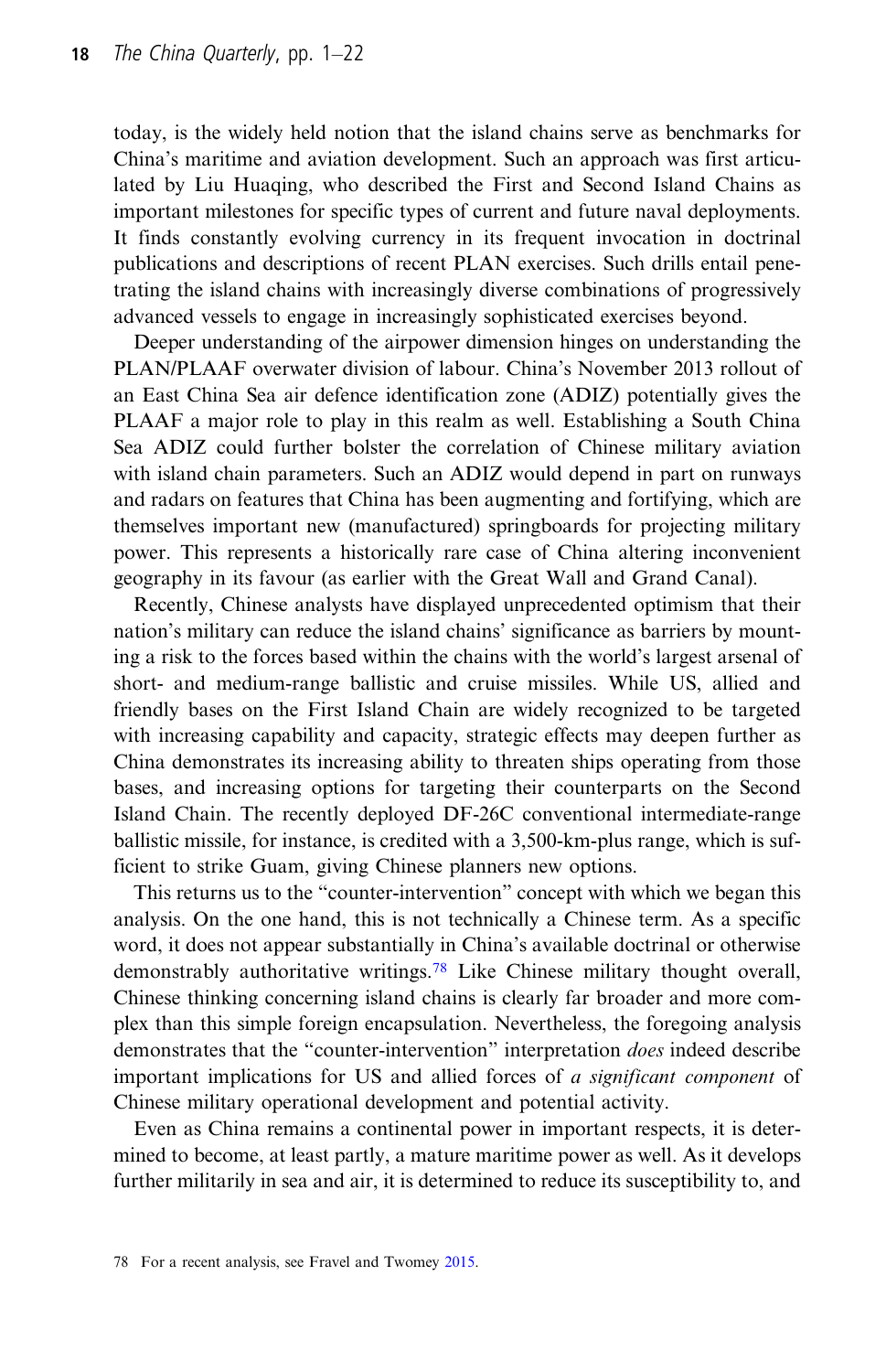<span id="page-19-0"></span>demonstrate ability to actively counter, previously constrictive foreign basing and intervention capabilities in its home region. More broadly and gradually, it seeks to achieve new milestones in power projection to safeguard expanding interests. Understanding how Beijing intends to pursue these major goals will hinge in part on understanding evolving Chinese conceptions of the island chains, an important, enduring, physical and ideational feature of the Asia-Pacific maritime landscape.

摘要: 美国政府报告把中国设想的西太平洋 "岛链" 概念描述为中国军队为 在有关领土争端的 "反干涉"作战中试图打败美国和盟国部队而设立的狭 窄的界线。寥寥无几的相关研究对这个过于短视的看法也没有提出不同意 见。然而, 进一步的分析却发现此概念有迥然不同的含义。这些含义能大 大增强我们对中国为发展成为一个海洋大国所做出的努力的理解。这个概 念是在中国有一个现代的海军或海军战略家之前由其他有影响力的大国为 争夺亚太地区的影响力而发展起来的。如今, 中国对此概念的权威解释显 示出其灵活性, 微妙性和多面性。这些解释特征恰恰能与北京在管理其海 上崛起过程中许多有时是相互矛盾的因素相适应。这些因素包括由于不断 增大距离和活动强度所导致的海上通道安全日益增长的重要性。

关键词: 中国; 岛链; 战略; 军事; 海事; 海军

## References

- Acheson, Dean. 1951. "Remarks by the secretary of state (Acheson) before the National Press Club, Washington, January 12, 1950." In Raymond Dennett and Robert Turner (eds.), *Documents on* American Foreign Relations, Vol. 12: January 1–December 31, 1950. Princeton, NJ: Princeton University Press, 426–433.
- Bai, Yanlin. 2007. "Daolian shang de shijie haijun" (The world navies on the island chains). Dangdai haijun 10(October), 10-20.
- Bi, Xinglin (ed.). 2002. Zhanyi lilun xuexi zhinan (Campaign Theory Study Guide). Beijing: Guofang daxue chubanshe.
- Cheng, Dean. 2011. "Sea power and the Chinese state: China's maritime ambitions." Heritage Foundation Backgrounder Report No. 2576, 11 July, [http://www.heritage.org/research/reports/](http://www.heritage.org/research/reports/2011/07/sea-power-and-the-chinese-state-chinas-maritime-ambitions) [2011/07/sea-power-and-the-chinese-state-chinas-maritime-ambitions.](http://www.heritage.org/research/reports/2011/07/sea-power-and-the-chinese-state-chinas-maritime-ambitions) Accessed 21 December 2015.
- Cliff, Roger. 2011. "Anti-access measures in Chinese defense strategy." Testimony before the US– China Economic and Security Review Commission, Washington, DC, 27 January.
- Cole, Bernard. 2010. The Great Wall at Sea: China's Navy in the Twenty-First Century (2nd ed.). Annapolis, MD: Naval Institute Press.
- Cole, Bernard. 2014. "Island chains and naval classics." US Naval Institute Proceedings 140(11), 68– 73.
- Dan, Jie, and Lang Ju. 2005. "Fei xiang Zhongguo de 'ni huo' he 'xiong'" ([Russian] "Backfire" and "Bear" [Strategic Bombers] to fly to China). Jianzai wuqi March, 12–16.
- Ding, Zhaolun. 2011. "Qiaokai weilai haizhan zhisheng zhi men" (Knock open the gate of winning future sea battles), Renmin haijun, 11 March.
- Du, Jingchen. 2010. "Ba yuanhai dayang dangzuo 'lian bing chang'" (Regard the distant seas and oceans as training areas), Renmin haijun, 18 May.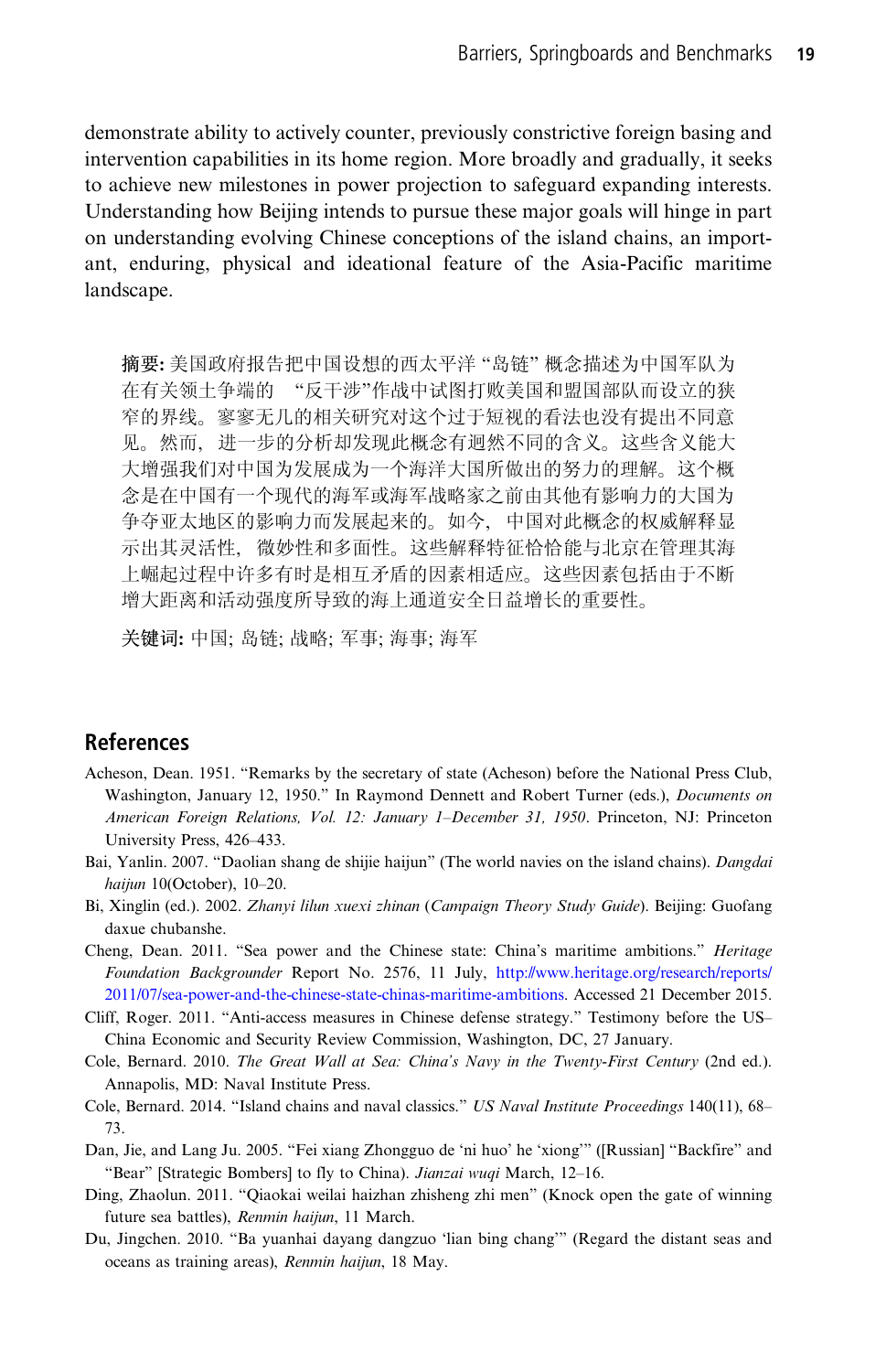- <span id="page-20-0"></span>Feng, Liang, and Tingzhi Duan. 2007. "Zhongguo haiyang diyuan anquan tezheng yu xin shiji haishang anquan zhanlüe" (Characteristics of China's sea geostrategic security and sea security strategy in the new century). Zhongguo junshi kexue 1, 22–29.
- Flynn, Michael. 2014. "Annual threat assessment." Statement before the Senate Armed Services Committee, Washington, DC, 11 February.
- Fravel, M. Taylor, and Christopher Twomey. 2015. "Projecting strategy: the myth of Chinese counter-intervention." The Washington Quarterly 37(4), 171–187.
- Friedman, B.A. 2015. 21st Century Ellis: Operational Art and Strategic Prophecy for the Modern Era. Annapolis, MD: Naval Institute Press.
- Fuell, Lee. 2014. "Broad trends in Chinese air force and missile modernization." Testimony presented to the US–China Economic Security Review Commission, Washington, DC, 30 January.
- Guoji zhanwang. 2005. "Meiguo yingpai renwu zai fang kuangyan toushi Meiguo kongzhong daji Zhongguo jihua" (Members of the US "hawk faction" rave again: a perspective on a US plan to attack China from the air). Guoji zhanwang 9, 27–28.
- Hammes, T.X. 2012. "Offshore control: a proposed strategy for an unlikely conflict." Strategic Forum 278, 1–14.
- Hattendorf, John, B. Mitchell Simpson and John R. Wadleigh. 1984. Soldiers and Scholars: The Centennial History of the US Naval War College. Newport, RI: Naval War College Press.
- Holmes, James. 2011. "Integrated Chinese saturation attacks: Mahan's logic, Mao's grammar." In Andrew Erickson and Lyle Goldstein (eds.), Chinese Aerospace Power: Evolving Maritime Roles. Annapolis, MD: Naval Institute Press, 407–422.
- Huang, Alexander. 1994. "The Chinese navy's offshore active defense strategy: conceptualization and implications." Naval War College Review 47(3), 7–32.
- Hui, Zhu. 2009. Zhanlüe kongjun lun (Strategic Air Force). Beijing: Lantian chubanshe.
- Kaplan, Robert. 2010. "The geography of Chinese power." Foreign Affairs 89(3), 22–41.
- Krepinevich, Andrew F., Jr. 2015. "How to deter China: the case for archipelagic defense." Foreign Affairs 94(2), <https://www.foreignaffairs.com/articles/china/2015-02-16/how-deter-china>.
- Li, Yihu. 2007. "Cong hailu erfen dao hailu xichou dui Zhongguo hailu guanxi de zai shenshi" (Sea and land power: from dichotomy to overall planning – a review of the relationship between sea and land power). *Xiandai guoji guanxi* 8, 1-7.
- Liang, Fang. 2011. Haishang zhanlüe tongdao lun (On Maritime Strategic Access). Beijing: Shishi chubanshe.
- Liu, Huaqing. 2004. Liu Huaqing huiyi lü (Memoirs of Liu Huaqing). Beijing: Jiefangjun chubanshe.
- Lou, Douzi. 2004. "Tizhi bianzhi tiaozheng hou, kan haijun kongjun de bu shi (yi)" (Looking at navy and air force dispositions following establishment restructuring (part 1)), *Jiefangjun bao*, 14 July.
- Ma, Guangwu. 2011. Zhongguo heping fazhan zhong de qiangjun zhanlüe (The Strong Army Strategy in China's Peaceful Development). Beijing: Junshi kexue chubanshe.
- MacArthur, Douglas. 1951. "Old soldiers never die…" Typescript speech for address given 19 April, Library of Congress, <http://www.loc.gov/exhibits/treasures/trm048.html>. Accessed 10 December 2015.
- McDevitt, Michael. 2011. "The PLA navy's antiaccess role in a Taiwan contingency." In Phillip C. Saunders, Christopher Yung, Michael Swaine and Andrew Nien-dzu Yang (eds.), The Chinese Navy: Expanding Capabilities, Evolving Roles. Washington, DC: NDU Press, 191–214.
- Miller, Edward. 1991. War Plan Orange: The US Strategy to Defeat Japan, 1897–1945. Annapolis, MD: Naval Institute Press.
- Muller, David. 1983. China as a Maritime Power. Boulder, CO: Westview Press.

Nathan, Andrew J. 1996. "China's goals in the Taiwan Strait." The China Journal 35, 87–93.

Office of the Secretary of Defense. 2011. Annual Report to Congress: Military and Security Developments Involving the People's Republic of China. Washington, DC: DoD.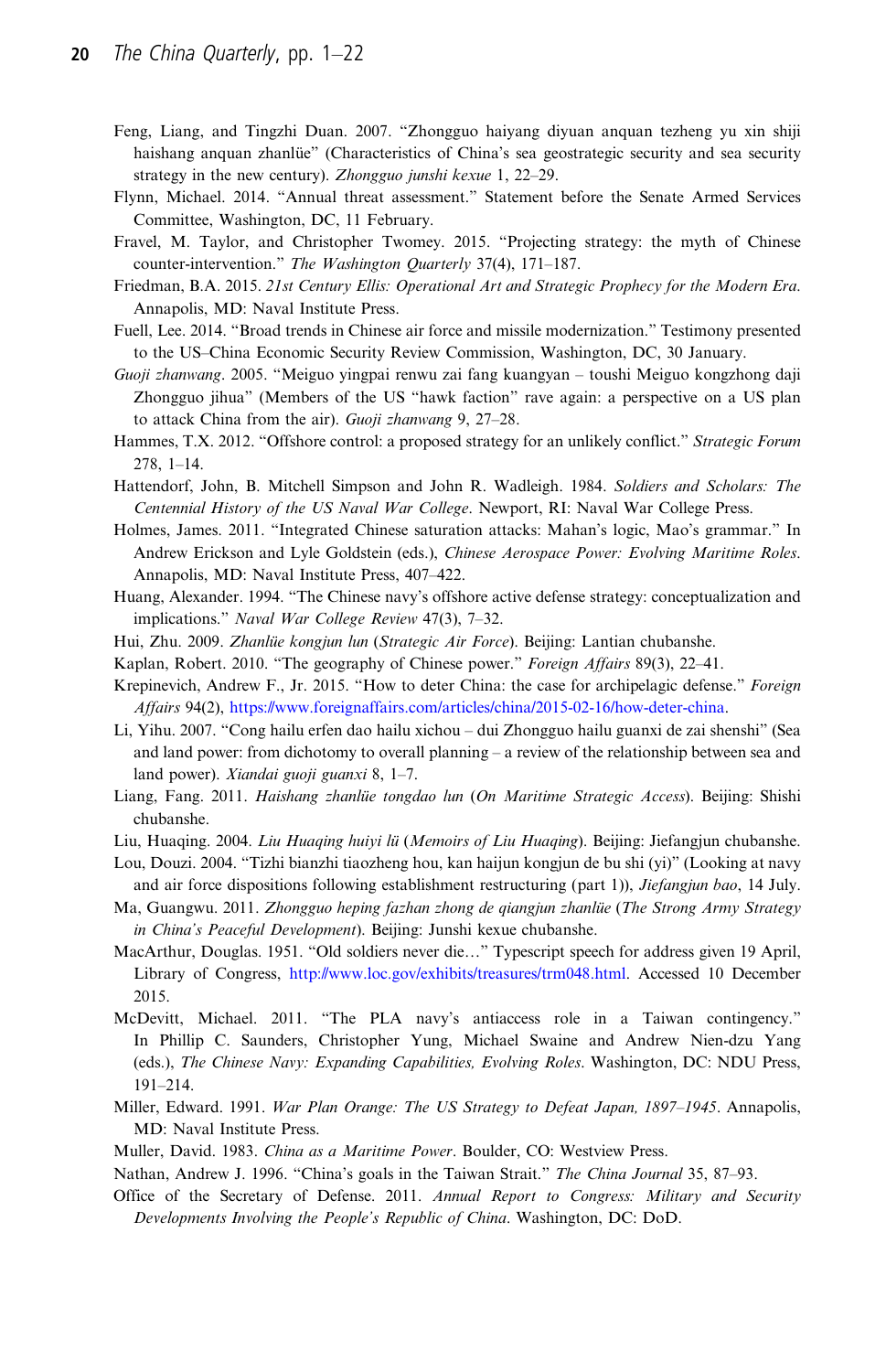- <span id="page-21-0"></span>Office of the Secretary of Defense. 2012. Annual Report to Congress: Military and Security Developments Involving the People's Republic of China. Washington, DC: DoD.
- Office of the Secretary of Defense. 2015. Annual Report to Congress: Military and Security Developments Involving the People's Republic of China. Washington, DC: DoD.
- Peattie, Mark. 1988. Nan'yō: The Rise and Fall of the Japanese in Micronesia, 1885–1945. Honolulu: University of Hawaii Press.
- Peng, Guangqian, and Youzhi Yao (eds.). 2005. The Science of Military Strategy. Beijing: Military Science Press.
- PLAN Headquarters. 2012. Zhongguo haijun junren shouce (Handbook of PLA Navy Personnel). Beijing: Haichao chubanshe.
- Qingnian cankao. 2012. "Zhongguo haijun mouhua pojie 'daolian fengsuo'" (China's navy plots to break through the "island chain blockade"), 31 October.
- Run, Jiaqi. 2014. "Zhuanjia cheng Zhongguo junshi liliang poshi Meiguo cong diyi daolian xiang hou shousuo" (Experts say China's military power has forced the United States to retreat from the First Island Chain), Renmin wang, 8 October.
- Sharman, Christopher H. 2015. "China moves out: stepping stones toward a new maritime strategy." China Strategic Perspectives 9, 1–60.
- Swenson-Wright, John. 2005. Unequal Allies? United States Security and Alliance Policy toward Japan, 1945–1960. Stanford, CA: Stanford University Press.
- US Department of State. 1948. Foreign Relations of the United States, 1948. Washington, DC: US Government Printing Office.
- Vego, Milan. 1992. Soviet Naval Tactics. Annapolis, MD: Naval Institute Press.
- Vego, Milan. 2014. Major Fleet-versus-Fleet Operations in the Pacific War, 1941–1945. Newport, RI: Naval War College Press.
- Wachman, Alan. 2007. Why Taiwan? Geostrategic Rationales for China's Territorial Integrity. Stanford, CA: Stanford University Press.
- Wang, Jing (ed.). 2004. "Mei hangmu zai Taiwan zhouwei yanxi shenme (er)" (What exercises are the US aircraft carrier conducting around Taiwan? Part 2), CCTV International, 19 June.
- Wang, Weixing, and Jianqun Teng. 2000. "Air-launched cruise missiles are hanging at Asia's door," Jiefangjun bao, 6 September, 12.
- Whitney, Courtney. 1956. MacArthur: His Rendezvous with History. New York: Knopf.
- Willard, Robert. 2011. "Statement of Admiral Robert F. Willard, US Navy." Statement before the House Armed Services Committee, Washington, DC, 6 April.
- Wu, Qingli, and Jingsheng Xie. 2004. "Toushi Meijun quanqiu junli da tiaozheng" (Analysis of global force readjustment by the US military), Jiefangjun bao, 1 September, 12.
- Xu, Changyin. 2010. "Zhandou jianting biandui yuanhang zonghe baozhang wenti qietan" (Preliminary discussion on issues in comprehensive support of warship formations during long-distance voyages), Renmin haijun, 6 December.
- Xu, Qi. 2004. "21 shiji chu haishang diyuan zhanlüe yu Zhongguo haijun de fazhan" (Maritime geostrategy and the development of the Chinese navy in the early 21st century). Zhongguo junshi kexue 59(4), 75–81.
- Xu, Xikang. 2011. "Yi Liu Huaqing siling de haijun zhanlüe" (Recalling Commander Liu Huaqing's naval strategy), Zhongguo shehui kexue bao, 20 June.
- Yu, Yang, and Xiaodong Qi. 2005. "Meijun jidi da tiaozheng: miaozhun 'xian fazhi ren' bai bing bu zhen" (Major realignment of US military bases: deployment aimed at launching "preemptive strikes"), Zhongguo guofang bao, 19 April, 2.
- Zhang, Qingbao, and Xiaoying Lin. 2013. "Zheili de diqing bu jia yinhao" (Here, the enemy situation is no longer in quotation marks), Renmin haijun, 13 May.

Zhang, Shiping. 2009. Zhongguo haiquan (China's Sea Power). Beijing: Renmin ribao chubanshe.

Zhongguo guoji guanxi yanjiuyuan. 2005. Guoji zhanlüe yu anquan xingshi pinggu 2004–2005 (Review of the International Strategic and Security Situation 2004–2005). Beijing: Shishi chubanshe.